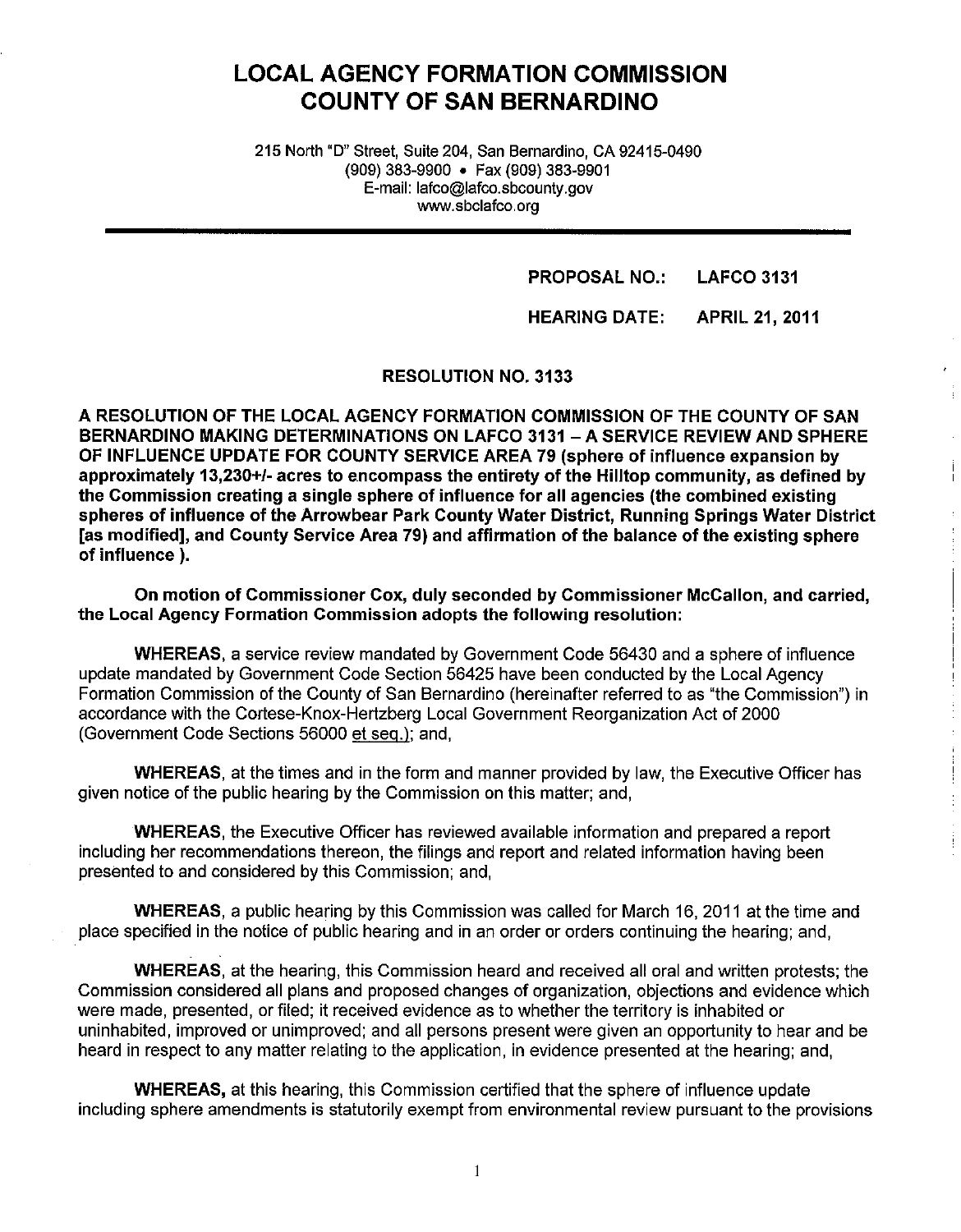of the California Environmental Quality Act (CEQA) and such exemption was adopted by this Commission on March 16, 2011. The Commission directed its Executive Officer to file a Notice of Exemption within five working days of its adoption; and,

**WHEREAS,** based on presently existing evidence, facts, and circumstances filed with the Local Agency Formation Commission and considered by this Commission, it is determined that there shall be a single sphere of influence for the service agencies within the Hilltop community. That sphere of influence shall encompass the Hilltop community as defined by the Commission. Therefore, the sphere of influence for County Service Area 79 ("CSA 79") shall be defined as:

- (1) The existing sphere of influence for the District; and,
- (2) Expanded by approximately 13,230+/- acres to include the territory within its existing sphere of influence and that of the existing sphere of influence of the Running Springs Water District and County Service Area 79 and additional territory added to the community definition, , as more specifically depicted on the maps attached hereto as Exhibit "A".

**WHEREAS,** the determinations required by Government Code Section 56430 and local Commission policy are included in the report prepared and submitted to the Commission dated March 8, 2011 and received and filed by the Commission on March 16, 2011, a complete copy of which is on file in the LAFCO office. The determinations of the Commission are:

#### **1. Growth and population projections for the affected area:**

Development in the San Bernardino Mountains is naturally constrained by public land ownership, rugged terrain, limited access, and lack of support infrastructure, as well as by planning and environmental policies which place much of the area off limits to significant development. Maximum build-out potential is substantially constrained by the slope-density standards and fuel modification requirements of the County General Plan Fire Safety Overlay.

According to the Hilltop Community Plan, several issues set Hilltop apart from other mountain communities, suggesting that different strategies for future growth may be appropriate. Among these are the relationship to surrounding communities and community character and commerce. The Hilltop plan area, particularly Running Springs and Arrowbear Lake, is a highly trafficked area leading to the Bear Valley and Lake Arrowhead. Hilltop does not have the same growth pressures facing other mountain communities due to the limited supply of private land available for development. However, residents are concerned with the impacts that future growth and development in surrounding areas will have on an infrastructure system they sense is already strained. As for community character and commerce, residents expressed a strong desire for a park or central gathering place to help promote a sense of community. It is also important that the pursuit for commercial vitality does not disregard the importance of maintaining the community's natural setting, small-town atmosphere, and mountain character.

The land use designation for majority of the study area is Resource Conservation. The three major residential land uses include RS-10M (Single Residential, 10,000 sq. ft. minimum), SO-RES (Special Development – Residential), and RS (Single Residential, 7,500 sq. ft. minimum). Most of the commercial land use designations are concentrated in the central portion of the community where State Highway 18 and 330 meet. This commercial area is commonly known as "downtown Running Springs".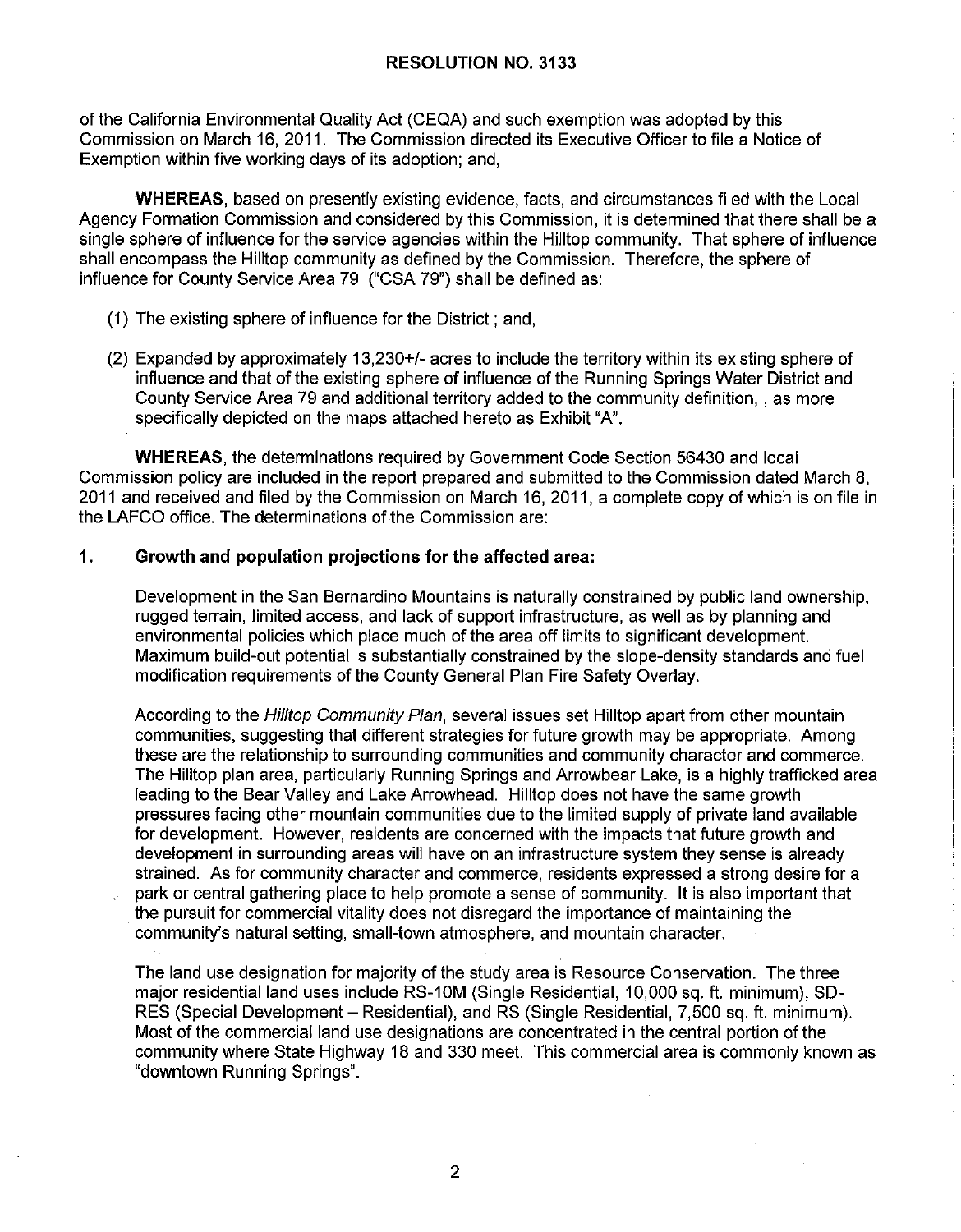The land ownership distribution and breakdown within each district boundary and respective current sphere are identified below. Within the Hilltop community, roughly 38% of the land is privately owned with the remainder within the San Bernardino National Forest (owned by the federal government), which are devoted primarily to resource protection and recreational use.

| Land Ownership Breakdown (in Acres)         |          |                |               |                   |  |  |
|---------------------------------------------|----------|----------------|---------------|-------------------|--|--|
| Agency                                      |          | <b>Private</b> | <b>Public</b> | <b>Total Area</b> |  |  |
| <b>Running Springs Water District</b>       | Boundary | 2,455          | 250           | 2,705             |  |  |
|                                             | Sphere   | 1,670          | 4,180         | 5,850             |  |  |
| <b>Arrowbear Park County Water District</b> | Boundary | 825            | 220           | 1,045             |  |  |
|                                             | Sphere   | O              | 2,715         | 2,715             |  |  |
| County Service Area 79                      | Boundary | 500            | 1,100         | 1,600             |  |  |
|                                             | Sphere   | 0              | 1,240         | 1,240             |  |  |
| <b>Remainder of Hilltop Community</b>       |          | 1,420          | 1,775         | 3,195             |  |  |
| <b>Study Area Total</b>                     | 6,870    | 11,480         | 18,350        |                   |  |  |

The population and household projections below encompass the developable territory within the community. By 2030, the permanent population is estimated to reach over 9,600, a 60% increase. Even with the increase in population, the area is not anticipated to reach its build-out population by the 2030 horizon.

| as shaka hina da huji sasa ka sigirsa sa sayawa ga siga ha dabinan sa siyangkas dagana da ka kadadad dabina da<br>Ni yang munggaliya yang ka gang ang kasang ganigigan yawiga yay yay ariyay ya ganana yanagana yawannyan yanci<br>rear a<br>a compositor de la componentación de | <b><i>Charles Controller Library</i></b><br>amages formas as not design a marguers as a director |       | $-2010$ | $\equiv$ 2015 $\equiv$ 1 $\equiv$ 2020 $\equiv$ |       | $-2025$ |       |
|-----------------------------------------------------------------------------------------------------------------------------------------------------------------------------------------------------------------------------------------------------------------------------------|--------------------------------------------------------------------------------------------------|-------|---------|-------------------------------------------------|-------|---------|-------|
| <b>Running SpringsWD</b>                                                                                                                                                                                                                                                          | 4.183                                                                                            | 4.527 | 4,900   | 5,303                                           | 5,739 | 6,212   | 723   |
| Arrowbear WD                                                                                                                                                                                                                                                                      |                                                                                                  | 60C   | 649     | 703                                             | 761   | 823.    | 891   |
| <b>Example 1: Portion within CSA 73</b>                                                                                                                                                                                                                                           | 453                                                                                              | 490   | 530     | 574                                             | 621   |         | 728.  |
| <b>Remaining portion</b>                                                                                                                                                                                                                                                          | 101                                                                                              | 110   | 119     | 129                                             | 139   | 151     | 163   |
| a series de la companya de la companya de la companya de la companya de la companya de la companya de la compa                                                                                                                                                                    | 1.289                                                                                            | 1,395 | 1.510   | 1.634                                           | 1.769 | 1.914   | 2.072 |
| ICOMMUNITY ACTAE                                                                                                                                                                                                                                                                  |                                                                                                  |       |         |                                                 |       |         |       |

|           | 2030 as % of     |
|-----------|------------------|
| Build-out | <b>Build-out</b> |
| 27,376    | 35%              |

Sources:County of San Bernardino 2007 Hilltop Community Plan (citing Stanley R. Hoffman Associates, Inc.); LAFCO Notes: Does not include seasonal population or visitors

Italicized figures are calculated by LAFCO staff

Annual growth for population is anticipated at 1.6% and households at 1 .4%.

#### **2. Present and planned capacity of public facilities and adequacy of public services, including infrastructure needs or deficiencies:**

#### Water

Generally, as designated by the California Department of Water Resources, the northwest portion of the study area is located in the Mojave Watershed and South Lahontan Hydrologic Region, which is represented by the Lahontan Regional Water Quality Control Board. The southwest portion is located in the Santa Ana River watershed and the Santa Ana Hydrologic Region, which is represented by the Santa Ana Regional Water Quality Control Board. The regional Crestline-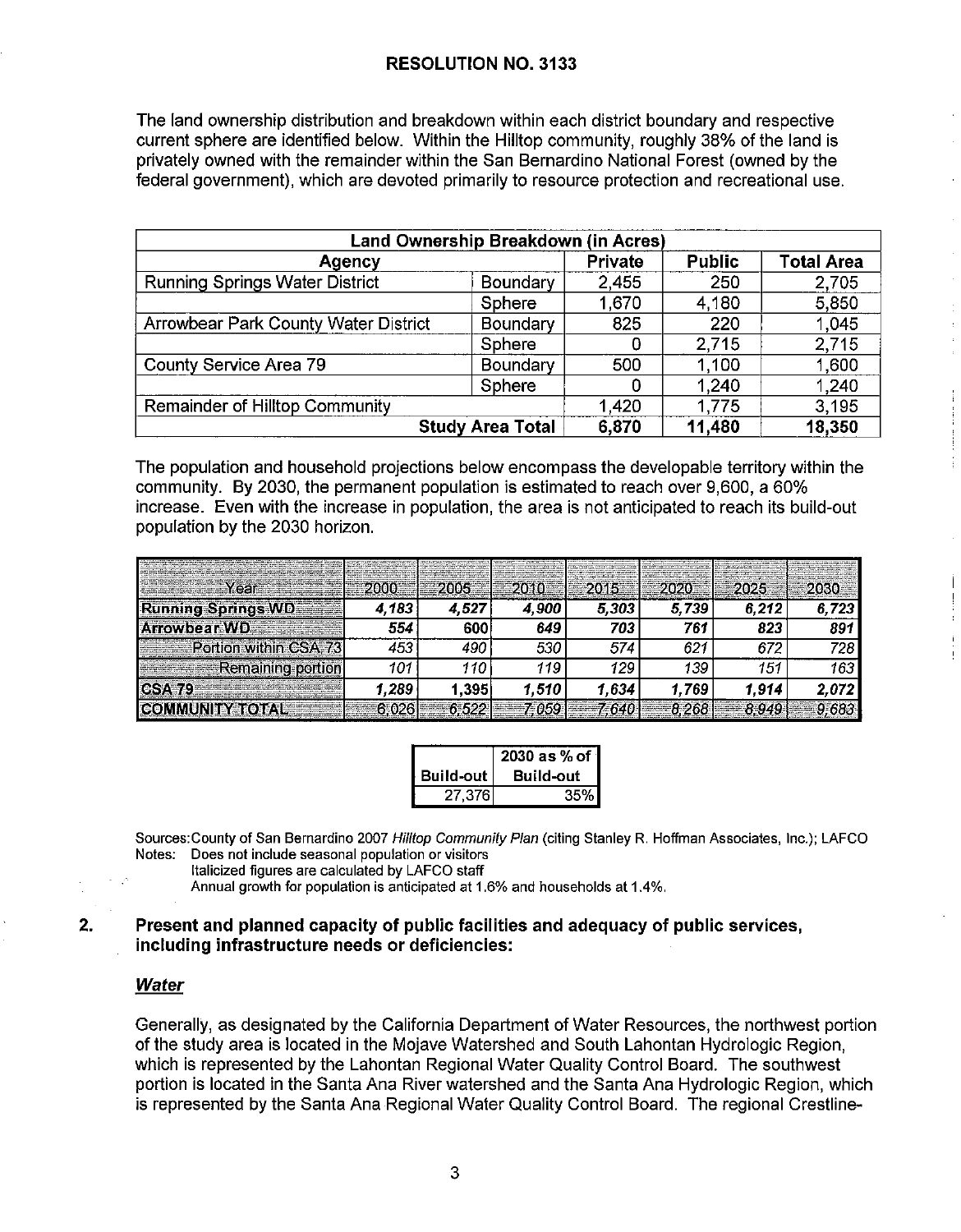Lake Arrowhead Water Agency ("CLAWA) is a State Water Project contractor and delivers wholesale water within its boundaries to private and public retail water providers. CLAWA provides wholesale water to over twenty public and private water purveyors and camps within its service area.

LAFCO has stated on many occasions, water is the lifeblood for communities located in the desert communities due to its limited nature. This statement is also true for the San Bernardino Mountains because it is one of the most densely populated mountain areas within the country and relies upon groundwater resources and/or imported water from the State Water Project for domestic use. Therefore, the most significant regional issue is present and future water supply. For a discussion of CLAWA, its service delivery and regional water service issues, a complete service review was conducted in July 2010 (LAFCO 3107) which can be reviewed in the LAFCO office.

#### Community Water

In the Hilltop Community, water is produced from local groundwater sources and imported State Water Project water. According to the Hilltop Community Plan, the community is located in the San Bernardino Mountains where there are no true aquifers, but there are subsurface water sources such as snow pack and rain, which percolate into the crystalline rocks. Groundwater in the plan area is located primarily in the unconsolidated alluvial deposits found in localized canyons and slopes. Wells are usually placed into the crystalline granitic rock in order to draw on long term water supplies. Depending on the size of the localized water purveyor, wells can provide between 80 and 696 acre-feet of water per year. Water quality within the plan area is generally good.

The Arrowbear Park CWD and the Running Springs WD are the two public retail water providers in the community. The Green Valley Mutual Water Company, a shareholder owned utility, provides water within its respective area. There are other water sources in the plan area; however, these are only for private use. The two largest include Snow Valley Ski area and Smiley Park Country Club. Snow Valley Ski area has several wells on site used for domestic water sources and snowmaking. Smiley Park Country Club currently has a single water source that is used by its members. Not all areas in the community have direct access to a retail water provider; therefore, it is understood that water service to those developed properties is provided through on-site wells. The figure below, taken from the *Hilltop Community Plan*, provides information regarding each of the active water providers. The figure shows CLAWA as a water agency within the community. CLAWA provides wholesale water and its retail connections are not within the Hilltop community.

#### Water Rates

Retail water purveyors within CLAWA's boundaries are charged the same wholesale water rate no matter the location. The wholesale water rate has not been adjusted for over 15 years and is \$1,150 per acre-foot. A sampling of the residential retail water rates of the larger agencies within the CLAWA service area is identified in the chart below.

> **Residential Water Rate Comparison (June 2010)**  (rates measured in units, or one hundred cubic feet)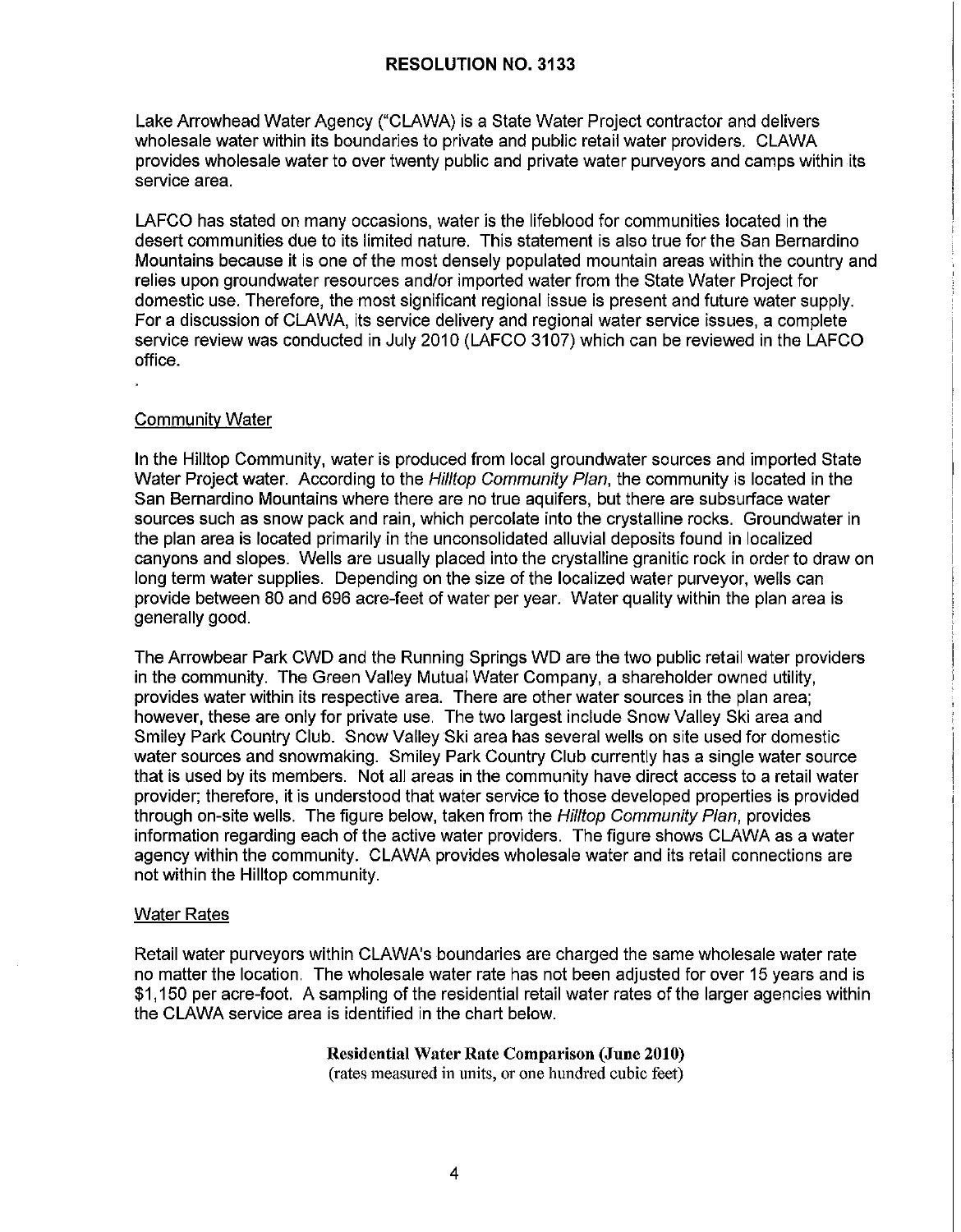|                                               |                          | WaterJsekae        |                          |                          | Monthly<br><b>Meter</b>       | Monthly<br>Avg. Cost   |
|-----------------------------------------------|--------------------------|--------------------|--------------------------|--------------------------|-------------------------------|------------------------|
| <b>Agency</b>                                 | Tier<br>One <sup>4</sup> | Tier<br><b>TWO</b> | aller<br><b>I</b> hree   | Tier<br><b>FOUT</b>      | <b>Charge</b><br>[62]<br>जन्म | (20 units<br>ol water) |
| <b>HILLTOP COMMUNITY</b>                      |                          |                    |                          |                          |                               |                        |
| <b>Arrowbear Park County Water</b>            |                          |                    |                          |                          |                               |                        |
| <b>District</b>                               |                          | 4.90               |                          |                          | 19.50                         | 88.10                  |
| <b>Running Springs Water District</b>         | 3.26                     |                    |                          | $\overline{a}$           | 18.15                         | 83.35                  |
| Green Valley Mutual Water Company             | 2.40                     | 7.75               |                          | $\blacksquare$           | 30.50                         | 137.35                 |
|                                               |                          |                    |                          |                          |                               |                        |
| <b>CREST FOREST COMMUNITY</b>                 |                          |                    |                          |                          |                               |                        |
| Cedar Pines Park Mutual Water Co.             | 5.50                     | 7.00               | 10.00                    | $\blacksquare$           | 30.76                         | 179.76                 |
| Crestline Village Water District <sup>1</sup> | 4.20                     | 6.30               |                          |                          | 19.75                         | 118.45                 |
|                                               |                          |                    |                          |                          |                               |                        |
| <b>LAKE ARROWHEAD COMMUNITY</b>               |                          |                    |                          |                          |                               |                        |
| Alpine Water Users Association                | \$3.30                   | \$6.60             | $\overline{\phantom{0}}$ | $\overline{\phantom{a}}$ | \$30.00                       | \$112.50               |
| County Service Area 70 Zone CG                | 4.69                     | 5.21               | 5.73                     | 6.30                     | 61.80                         | 158.72                 |
| Crestline-Lake Arrowhead Water                |                          |                    |                          |                          |                               |                        |
| Agency (Improvement Districts A &             |                          |                    |                          |                          |                               |                        |
| $\overline{C}$ <sup>2</sup>                   |                          | \$7.25             |                          |                          | 15.00                         | 141.88                 |
| Crestline-Lake Arrowhead Water                |                          |                    |                          |                          |                               |                        |
| Agency (Improvement District B) <sup>2</sup>  | $\blacksquare$           | \$5.00             |                          | $\blacksquare$           | 10.00                         | 97.50                  |
| Crestline-Lake Arrowhead Water<br>2,3         |                          |                    |                          |                          |                               |                        |
| Agency (Improvement District D)               |                          | \$7.25             |                          |                          | 25.00                         | 151.88                 |
| Lake Arrowhead Community                      |                          |                    |                          |                          |                               |                        |
| Services District (Arrowhead Woods)           | 0.68                     | 1.74               | 6.21                     | 12.93                    | 20.60                         | 79.27                  |
| Lake Arrowhead Community                      |                          |                    |                          |                          |                               |                        |
| Services District (Deer Lodge Park)           | 3.27                     | 3.90               |                          |                          | 22.52                         | 94.22                  |
| Rates rounded to the nearest hundredth        |                          |                    |                          |                          |                               |                        |

<sup>1</sup> Monthly meter charge is the average of the Crestline Division (\$17,50) and Lake Gregory Division (\$22,00)

<sup>2</sup> CLAWA retail rates are for 5/8" meter

<sup>3</sup>\$25 monthly meter charge includes \$10 charge for loan repayment

<sup>4</sup>A blank Tier One rate indicates that the rate is a part of the Monthly Meter Charge.

CSA 79 is authorized to provide water services within its boundary. However, it has never provided the service nor has it expressed interest in providing this service in the future. The primary service area of CSA 79 is within the service area of the Green Valley Mutual Water Company, a shareholder owned corporation, which provides retail, domestic water service.

#### Sewer

There are three agencies that provide wastewater collection service to the Hilltop community: Running Springs WD, the Arrowbear Park CWD, and CSA 79. For all three agencies, wastewater is collected in a network of sewer laterals, and then transported to sewer mains. The waste is then transported through force mains to the Running Springs Wastewater Treatment Plant. The capital investment and maintenance cost for the treatment plant located within the boundaries of and operated by the Running Springs WD is shared by Arrowbear Park CWD, CSA 79, and Running Springs WD based on a proportionate share of the costs as described in its quarterly Upstream Billing Report. The contracts between Running Springs WD and the other agencies were approved in 1977 and expire in 2017 (copies are on file at the LAFCO staff office). LAFCO understands that new contracts will be negotiated by all three agencies prior to their expiration.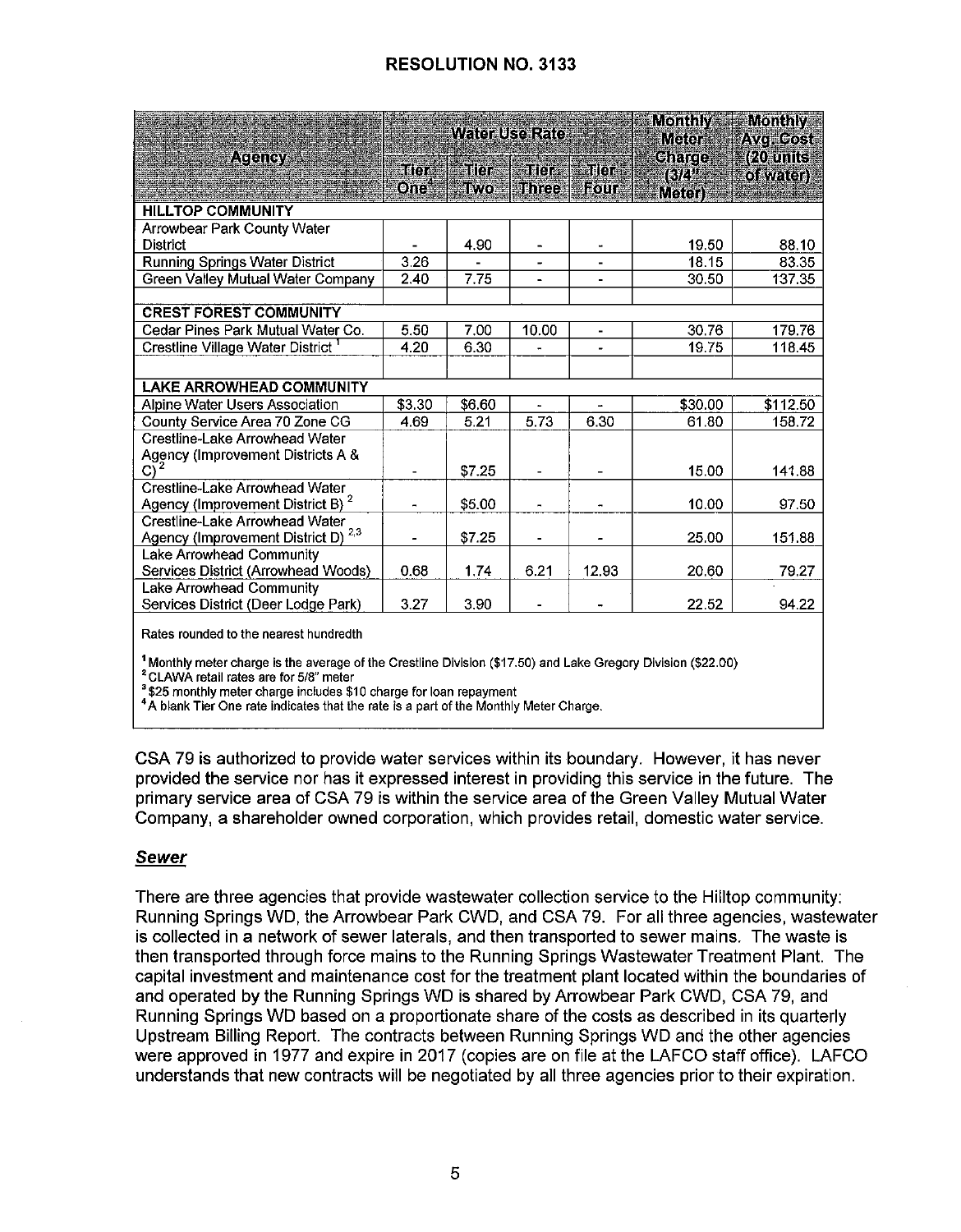Based on information from Running Springs Water District, the plant has a total design capacity of 1.1 million gallons per day and is currently at 45.5 percent of this design capacity. Based on rough information concerning the number of available connections, approximately 71 percent of the available sewer connections have been used, with 29 percent remaining. The figure below, taken from the *Hilltop Community Plan*, provides existing and future flow information for the system by district.

| Wastewater and Population<br><b>Elicament</b>                                                                                                                                                                                                                                        | Served in arca                                                 | Existing<br>Elov | <b>Distance:</b><br>Design How Design      | <b>Lutures</b> | Permitted<br>Design Flow |  |
|--------------------------------------------------------------------------------------------------------------------------------------------------------------------------------------------------------------------------------------------------------------------------------------|----------------------------------------------------------------|------------------|--------------------------------------------|----------------|--------------------------|--|
| Provider                                                                                                                                                                                                                                                                             |                                                                | $(mq_0)$         | $(\text{mod})^{(0)}$ . Flow $(\text{mod})$ |                | (mgd)                    |  |
| Valley<br>Green<br>County Service Area<br>79 (CSA 79)                                                                                                                                                                                                                                | Approx.<br>1,860. <sup>(D</sup> Residents<br>1,284 Connections |                  | .43(2)                                     | .43            | .43                      |  |
| Running<br>Springs<br>Water District                                                                                                                                                                                                                                                 | 5,000 Residents<br>2,830 Connections                           | .525             | .600                                       | 1.0            | 1.0                      |  |
| Arrowbear<br>Park<br>Water<br>County<br>Distinct <sup>(3)</sup>                                                                                                                                                                                                                      | 600 Residents<br>957 Connections                               | .082             | .281                                       | .281           | .281                     |  |
| Notes:<br>According to CSA 79 approximately 75% of the households are occupied year -round.<br>$^{\rm (i)}$<br>This is the design maximum flow for Running Springs WWTP<br>(2,<br>There is an existing design flow capacity of .75 (mgd) to be shared by all three districts.<br>(3) |                                                                |                  |                                            |                |                          |  |

(3) There is an existing design flow capacity of .75  $(mgd)$  to be shared by all three districts.

#### Sewer Rates

A sampling of the residential sewer rates of the agencies within the CLAWA service area are identified in the chart below.

|                                       | AGENCY COMPANY AND CONTRACT MONEY CHARGE AND ALL AND A STRUCK CHARGE AND ALL AND A STRUCK CHARGE AND A STRUCK |
|---------------------------------------|---------------------------------------------------------------------------------------------------------------|
| <b>Hilltop Community</b>              |                                                                                                               |
| Arrowbear Park County Water District  |                                                                                                               |
|                                       | \$27.00 plus \$3.00 debt service repayment                                                                    |
| <b>CSA 79</b>                         | \$59.61                                                                                                       |
| <b>Running Springs Water District</b> | \$27.02 plus 15% of water usage                                                                               |
|                                       | \$3.00 wastewater pollution control plant loan repayment                                                      |
| <b>Crest Forest Community</b>         |                                                                                                               |
| <b>Crestline Sanitation District</b>  | \$39.95                                                                                                       |
| <b>Lake Arrowhead Community</b>       |                                                                                                               |
| Lake Arrowhead CSD                    | \$40.16                                                                                                       |

Since 1978 CSA 79 has provided service outside of its boundaries and outside its sphere of influence to the Snow Valley Ski area; the agreement expires in 2018, one year after the collection contracts expire. The territory served is within the sphere of influence of the Arrowbear Park CWD. The collection system was originally constructed in the late 1970s. The facilities consist of 35 miles of gravity sewer mains, 481 manholes, and four pump stations. Wastewater treatment is contracted through Running Springs WD. Facilities located outside of the CSA 79 boundaries include approximately four miles of sewer trunk line and two lift stations. Modification and additions to the collection system and lift stations have occurred over the years to maintain adequate capacity.

Historically, the collection system has experienced significant infiltration and inflow into the manholes and sewer mains, contributing to increased wastewater flows to the Running Springs treatment plant. This has increased lift station pump running times and increased operating and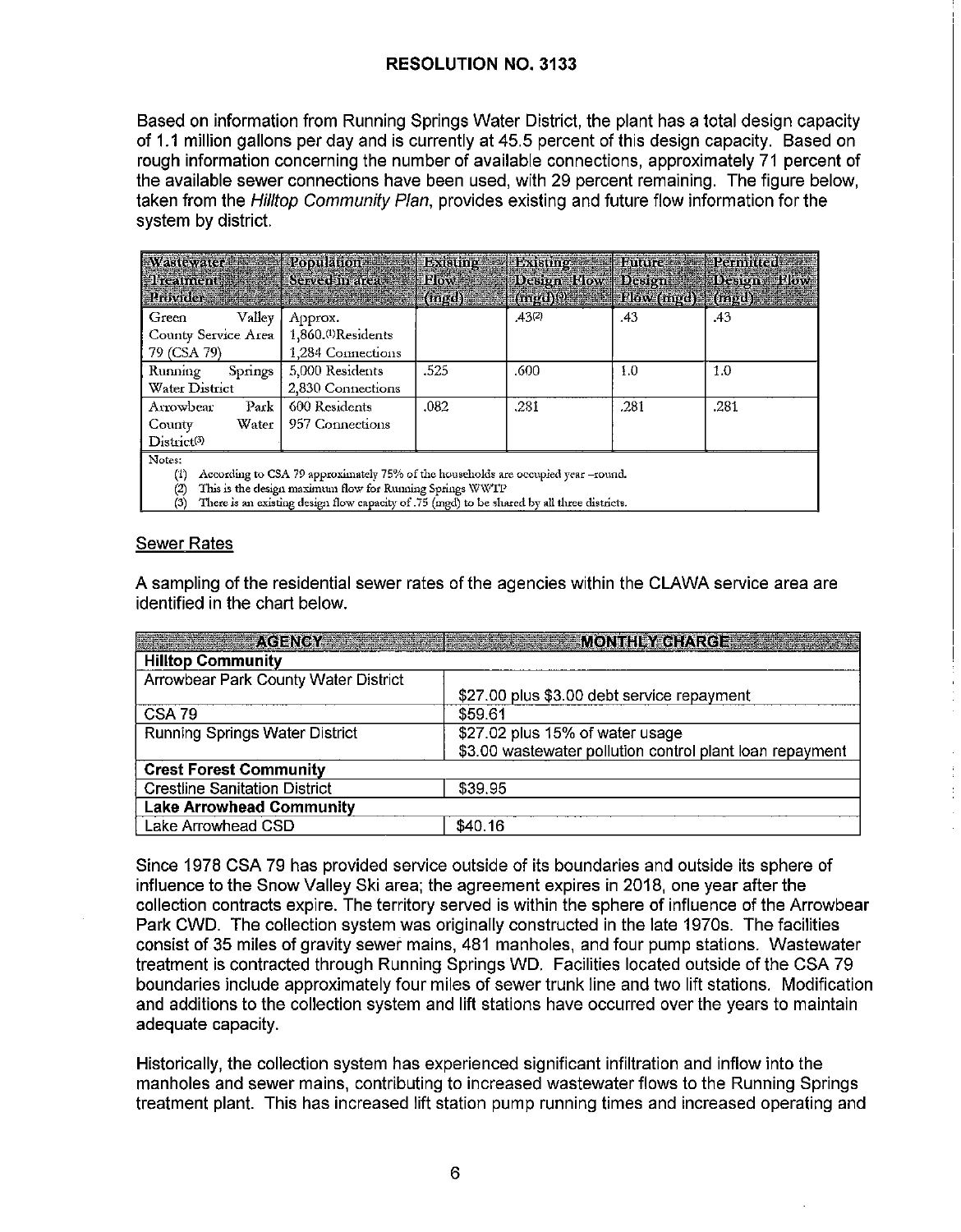maintenance costs. The overall system capacity is about 75% to 80% of the maximum capacity based on lift station pumping data and estimated peak flows from existing connections.

## Roads

Road service other than through Caltrans or County Transportation is provided to limited areas by zones to county service areas. County Service Area 70 Zone R-16 and CSA 79 Zone R-1 currently exist as mechanisms to provide augmented road and snow removal within a portion of Running Springs and the "Meadow" portion of Green Valley Lake, respectively. CSA 70 Zone R-11, also within a portion of Running Springs, was dissolved November 2, 2010.

### **Fire Protection**

### County Fire and its Mountain Service Zone

The Mountain Service Zone provides the full range of first-responder emergency medical services from basic first aid through paramedic. Personnel consists of: one division chief, three battalion chiefs, 14 captains, nine engineers, 21 firefighters, nine limited term firefighters, and 61 paid call firefighters. Equipment consists of: eleven fire engines, three brush engines, three brush patrols, six ambulances, two squads, four water tenders, six snow cats, three boats, three rescues, and 14 support trailers. The Mountain Service Zone of County Fire has automatic and/or mutual aid agreements with the California Department of Forestry, Fire Protection (Cal Fire), U.S. Forest Service, Running Springs WD, and Arrowbear Park CWD. Emergency call information for 2008 and 2009 is shown on the chart below.

|                                                                                                     | 2008 and 2009 Calls for Service |              |       |         |         |           |           |       |
|-----------------------------------------------------------------------------------------------------|---------------------------------|--------------|-------|---------|---------|-----------|-----------|-------|
|                                                                                                     | Structure                       | Brush/Veg    | Other | Rescues | Medical | Traffic   | Other     | Total |
|                                                                                                     | Fires                           | <b>Fires</b> | Fires |         | Calls   | Accidents | Incidents |       |
| 2008                                                                                                | 45                              | 37           | 49    | 20      | ,866    | 266       | 1,357     | 3,640 |
| 2009                                                                                                | 50                              | 23           | 34    | 22      | 1,330   | 180       | 949       | 2,588 |
| *2009 totals reflect Station 9 (Mentone) moved from the Mountain Division into the Valley Division. |                                 |              |       |         |         |           |           |       |

There is only one County Fire station located in the Hilltop community. Station 95, located at 33596 Green Valley Lake, protects the mountain area of Green Valley Lake. This station is staffed with on-call Paid Call Firefighters from the local community, as identified in the County Fire Budget documents. The equipment housed in this station includes one ICS Type 2 Engine, one 4-wheel drive ICS Type 3 brush engine, one squad unit with specialized equipment, one Water Tender, and a snow cat vehicle. Most responses for service are inside the Green Valley Lake area. This station also responds to assist the Running Springs, Arrowbear, and Lake Arrowhead areas.

## **Roads**

Road service other than through Caltrans or County Transportation is provided to limited areas through the creation of zones to county service areas. CSA 70 Zone R-16 and CSA 79 Zone R-1 currently exist as mechanisms to provide augmented road and snow removal within a portion of Running Springs and the "Meadow" portion of Green Valley Lake, respectively. CSA 70 Zone R-11, also within a portion of Running Springs, was dissolved November 2, 2010.

## **3. Financial ability of agencies to provide services:**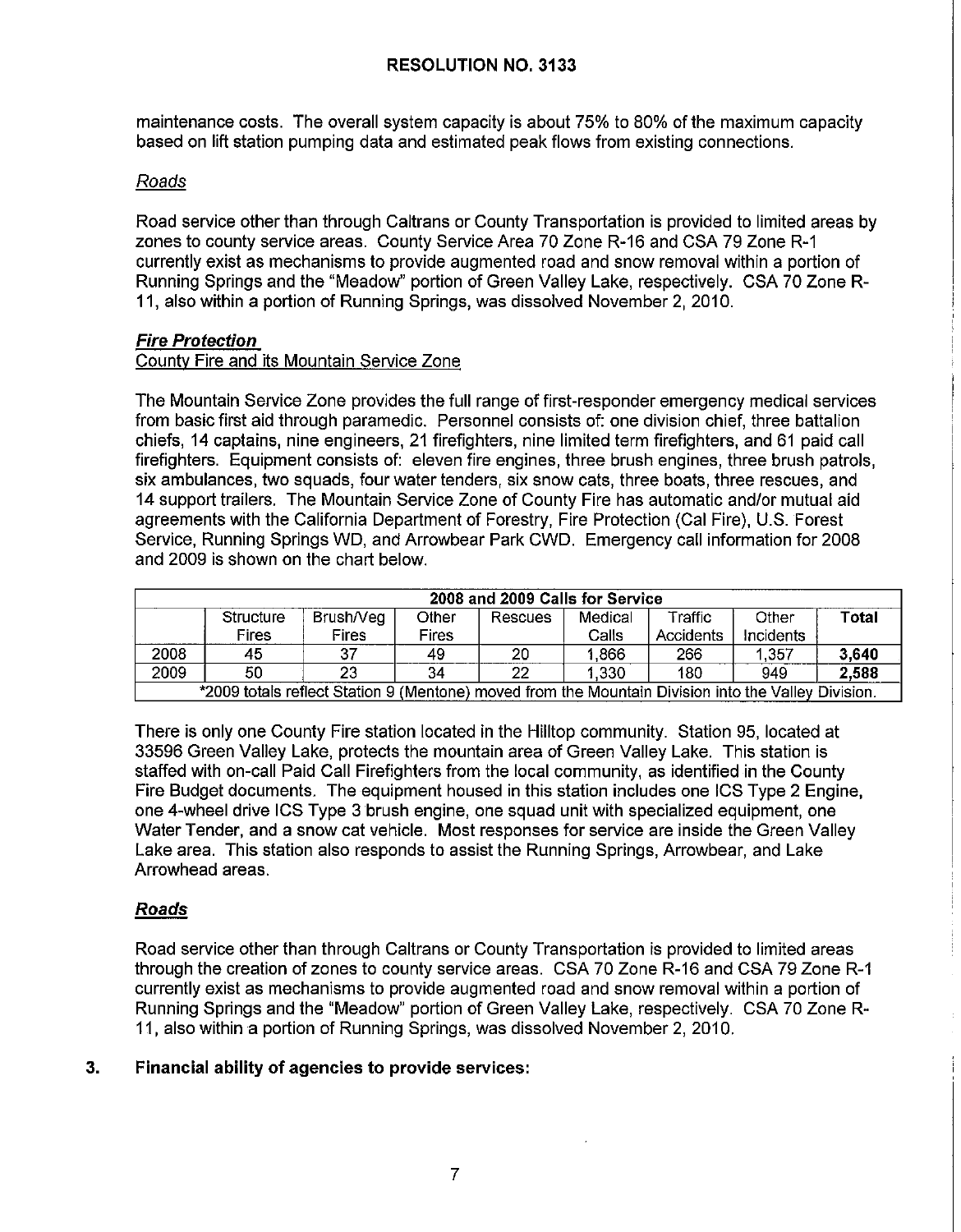The primary source of revenue for CSA 79 is from charges collected from its sewer operation. As shown on the chart below, taken from the FY 2010-11 Budget, for the past two fiscal years CSA 79 has experienced expenditures greater than revenues. This has resulted in a decrease in the beginning fund balance for FY 2010-11. CSA 79 utilizes the County Special Districts Department for management of its operations. To pay for these functions, the FY 2010-11 Budget identifies a transfer to CSA 70 Countywide of \$514,771 for salaries and benefits and services and supplies support. The budget identifies the following activities which have had significant changes from the prior year:

- Services and supplies of \$362,085 include utilities, professional and specialized services, maintenance of structures, fuel and other miscellaneous costs and are increasing by \$45,791 primarily due to higher use of professional services for sewage treatment and higher maintenance costs.
- Other charges of \$69,645 represent a debt service payment to Running Springs WD for a joint-use facilities filtration project.
- Transfers of \$514,771 are decreasing by \$12,012 due to a reduction in the allocation of management and operations support from CSA 70 Countywide.
- Contingencies of \$500,785 are decreasing by \$108,122 to fund current year operations and due to less departmental revenue available.
- Operating transfers of \$118,026 represents replacement reserve fund costs and is decreasing by \$168,826 due to reduced capital improvement projects (GIP) funding requirements in 2010-11.
- Departmental revenue of \$912,594 includes fees for sanitation services (which is sewer service), interest earnings and operating transfers in and is decreasing by \$266,666 due primarily to a reduction in transfers for GIP projects.

## **CSA 79 Financial Activities - Operational Fund**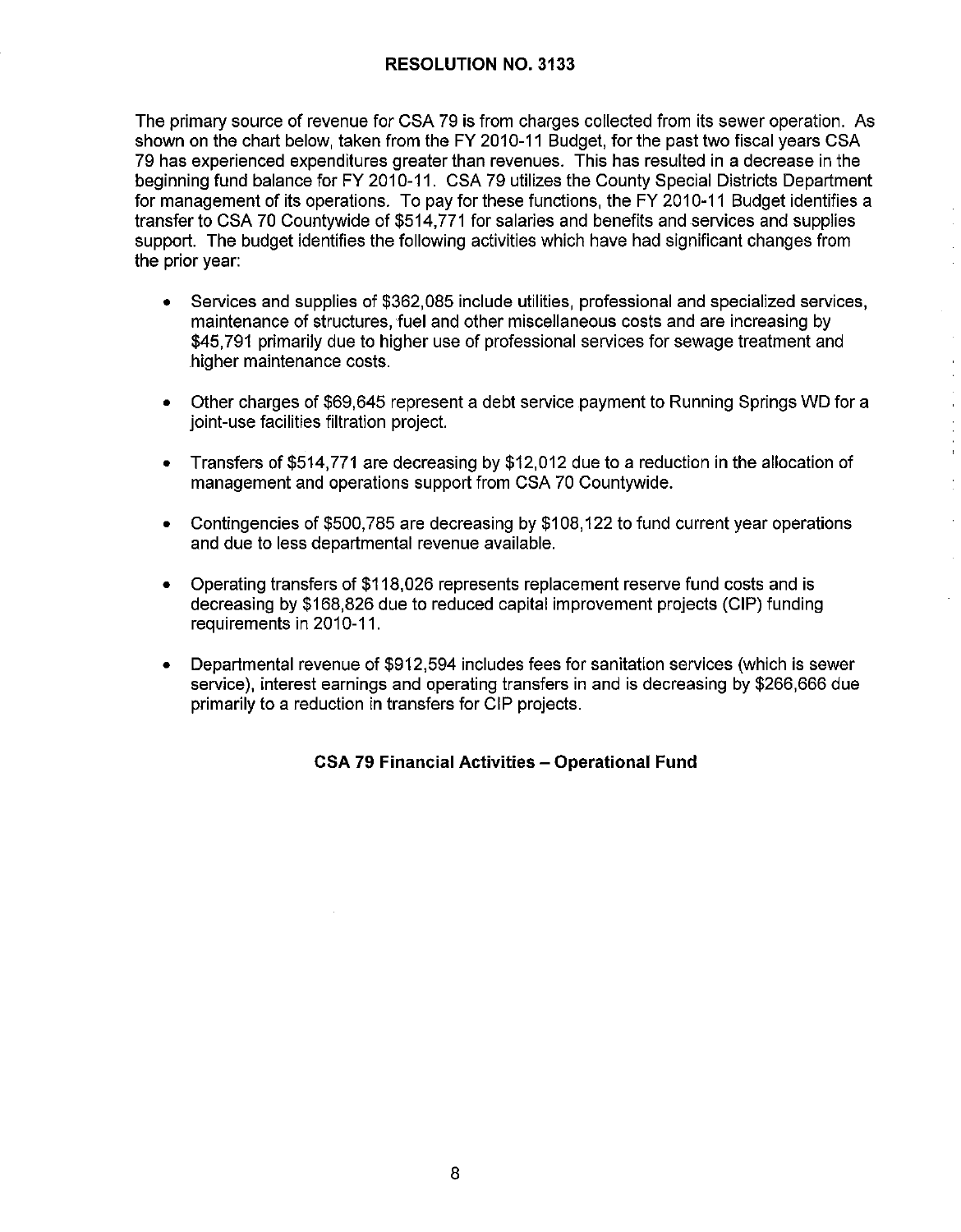|                                | 2006-07<br>Actual | 2007-08<br>Actual | 2008-09<br>Actual | 2009-10<br>Actual   | 2009-10<br>Current<br><b>Budget</b> | 2010-11<br>Adopted<br>Budget |
|--------------------------------|-------------------|-------------------|-------------------|---------------------|-------------------------------------|------------------------------|
| Appropriation                  |                   |                   |                   |                     |                                     |                              |
| Services and Supplies          | 242,675           | 266,101           | 257,085           | 316,962             | 316,294                             | 362,085                      |
| Other Charges                  | 59.462            | 66.454            | 69.645            | 69,645              | 69,645                              | 69,645                       |
| Equipment                      | 30,985            | 26,399            |                   |                     |                                     |                              |
| Transfers                      | 406,120           | 466,454           | 476,052           | 526,783             | 526,783                             | 514.771                      |
| Contingencies                  |                   |                   |                   |                     | 608,907                             | 500,785                      |
| Total Appropriation            | 739,242           | 825,408           | 802,782           | 913,390             | 1.521,629                           | 1,447,286                    |
| <b>Operating Transfers Out</b> | 116,404           | 67,784            | 233,573           | 286,852             | 286,852                             | 118,026                      |
| Total Requirements             | 855,646           | 893,192           | 1,036,355         | 1 200,242           | 1,808,481                           | 1,565,312                    |
| Departmental Revenue           |                   |                   |                   |                     |                                     |                              |
| Use of Money and Prop          | 17.236            | 19,964            | 11,321            | 8,405               | 6,873                               | 8,500                        |
| <b>Current Services</b>        | 854,174           | 829,550           | 1,048,327         | 861,487             | 879,365                             | 867,944                      |
| Other Revenue                  | 58,075            | (16, 991)         | 4,933             | 8,997               | 9,011                               | 3,500                        |
| <b>Other Financing Sources</b> |                   |                   |                   | 360                 | 360                                 |                              |
| Total Revenue                  | 929.487           | 832,523           | 1,064,581         | 899,249             | 895,609                             | 879,944                      |
| <b>Operating Transfers In</b>  | 116,370           | 65,841            | 71,189            | 263,651             | 283,651                             | 32,650                       |
| <b>Total Financing Sources</b> | 1,045.857         | 898,364           | 1,135,770         | 1.182,900           | 1,179,260                           | 912,594                      |
|                                |                   |                   |                   | <b>Fund Balance</b> | 629,221                             | 652,718                      |

The FY 2010-11 Budget identifies a beginning capital improvement program fund balance of \$347,935 for a lift station rehabilitation, manhole sealing, and sewer slip lining, with the transfer of \$118,026 for FY 2010-11 to fund these improvements. Adopted reserves for CSA 79 total \$455,228 identified for capital replacement reserve and capital expansion reserve.

### Appropriation Limit

An appropriation limit is required by Article XIIIB of the State Constitution and limits the expenditure of the proceeds of taxes. The reorganization of the San Bernardino County Fire Protection District (LAFCO 3000), effective July 1, 2008, included the transfer of responsibility and all of CSA 79's property tax receipts to the Mountain Service Zone of the newly reorganized San Bernardino County Fire Protection District Therefore, CSA 79 no longer has an appropriation limit assigned to it. However, Zone R-1 of CSA 79 is required to have an adopted appropriation limit since it receives proceeds from a special tax implemented in 2007. LAFCO understands that County Special Districts and Auditor-Controller personnel are working on placing this matter before the County Board of Supervisors.

## **4. Status of, and opportunities for, shared facilities:**

The Arrowbear Park CWD, Running Springs WD, and CSA 79 have shared facilities and programs:

- The water districts have connections with Crestline-Lake Arrowhead Water Agency in order to receive State Water Project water\_
- The wastewater collected by each district flows into the treatment plant maintained by Running Springs WD. The capital investment and maintenance costs for the treatment plant located within the Running Springs WD are shared by all three districts according to contracts which assign a proportionate share of costs to each.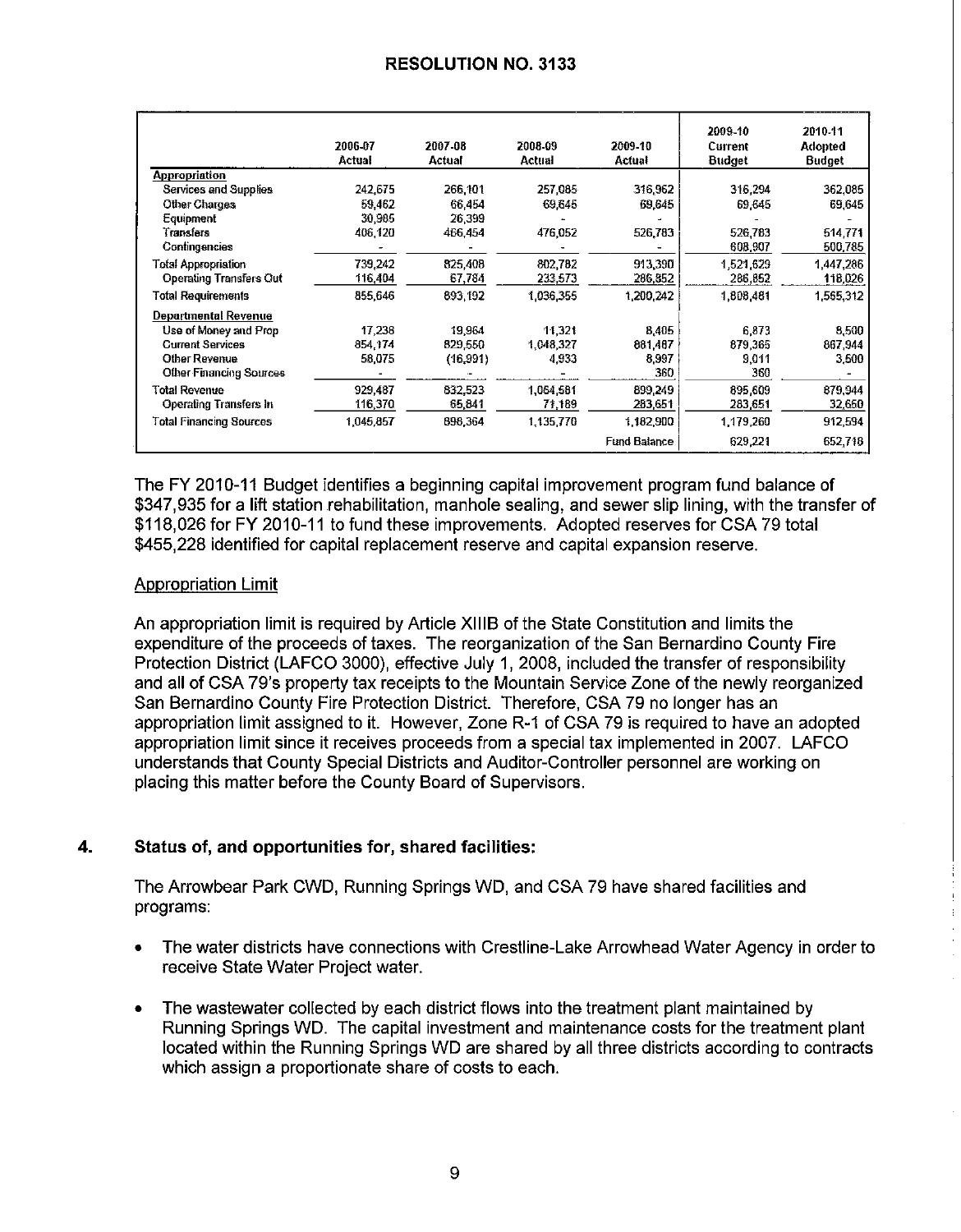• Running Springs WO also entered into agreement(s) with CSA 79 and Arrowbear Park CWD to receive and/or provide assistance for emergency situations.

In addition, the Special Districts Department consolidates the administrative operations and facilities for county service areas (and zones of CSAs) under the auspices of CSA 70 and does so for the operations of CSA 73 and CSA 79.

#### **5. Accountability for community service needs, including governmental structure and operational efficiencies:**

#### Local Government Structure and Community Service Needs

CSA 79 is governed by the County Board of Supervisors and administered by the County Special Districts Department; it is within the political boundaries of the Third Supervisorial District. The budgets is prepared as a part of the County Special Districts Department's annual budgeting process and presented to the County Executive Office and Board of Supervisors for review and approval. CSA 79 has an advisory commission which meets on the first Monday of even numbered months at the Green Valley Lake fire station. According to the County Clerk of the Board website, as of December 20, 2010 the CSA 79 Advisory Commission is a five-member board composed of the following members: Gary Lee, Ronald Pearne, Thomas Lawrence, and Donald Fiscus. The fifth seat is currently vacant.

#### Operational Efficiency

As a mechanism to control costs, the County of San Bernardino Special Districts Department has consolidated many of the administrative and technical functions necessary to manage the various services provided under County Service Area 70. Therefore, 79 pays for a proportional share of salaries and benefits costs necessary to serve it for overall management and pays a proportional cost of the administrative functions of the County Special Districts Department.

Operational efficiencies are also realized when wastewater collected by each district flow into the treatment plant maintained by Running Springs WD. The capital investment and maintenance costs for the treatment plant located within the Running Springs WD are apportioned each of the three districts according a formula derived proportionate share of costs.

#### Government Structure Options

There are two types of government structure options -- service provision through out-of-agency service contracts under Government Code Section 56133 and other potential government structure changes such as consolidations, reorganizations, dissolutions, etc. Each is described below:

### Out-of-Agency Service Agreements:

Since 1978 CSA 79 has provided service outside of its boundaries and sphere of influence to the Snow Valley Ski area. The agreement expires in 2018.

#### Government Structure Change Options:

While the discussion of some government structure options may be theoretical, a service review should address possible options.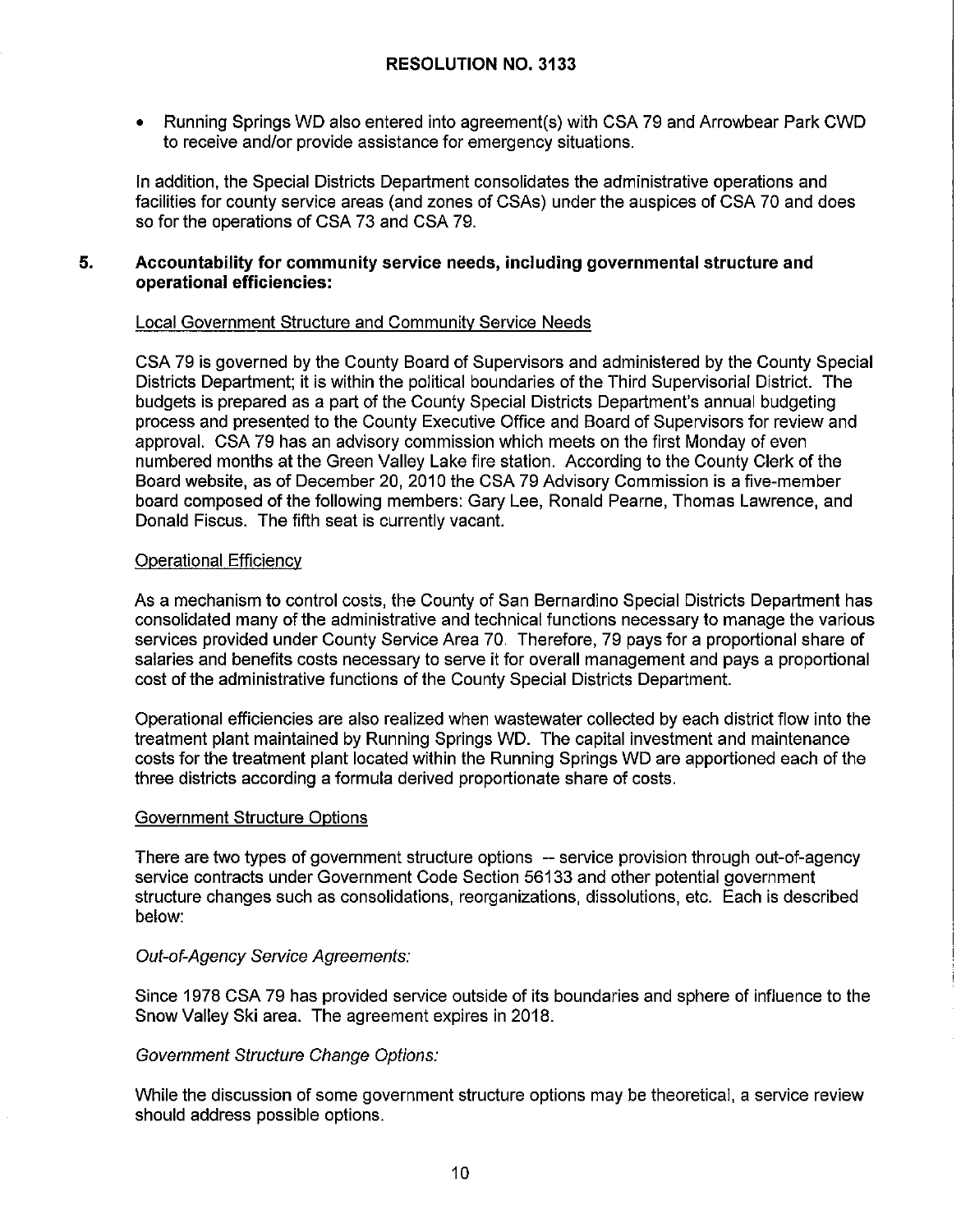- Reorganization of the existing Hilltop agencies into a single-multi function entity.
	- o Consolidation of the sewer entities with one of the county water districts as the successor district. The possibility of consolidating the two county water districts in the Hilltop community has been discussed since the early 1970s. The staff report for the sphere establishments stated that the districts should consider consolidation since the districts provided similar services and had coterminous boundaries. In 1995, the Running Springs Water District and the Arrowbear Park County Water District formed a consolidation committee to review the possibility of consolidating the two water districts. During 1995 the districts met voluntarily to review the possibility; however, no outcomes following the meetings were presented to LAFCO. Two years later, at the April 1997 LAFCO hearing LAFCO staff requested that the Commission consider initiating a study for the consolidation of the two districts. According to the hearing minutes, representatives from both districts stated that consolidation should eventually occur but disparity in service costs existed between the districts. The Commission urged the two districts to continue to discuss consolidation and look for ways to work together. CSA 79 was not a part of these discussions since LAFCO law at the time precluded its consolidation.

Since the change in LAFCO law allowing for the consolidation of agencies not formed under the same principal act, the service area of CSA 79 (sewer service) could be included in such a reorganization. The three agencies already work together and share facilities. The wastewater collected by the agencies flows into the treatment plant maintained by Running Springs WD. The capital investment and maintenance costs for the treatment plant located within the Running Springs WD are shared by Arrowbear Park CWD, CSA 79, and Running Springs WD based on a proportionate share of costs. The roads function of CSA 79 would be removed since the funding mechanism for the service is through its zone R-1 and would be transferred to either a regional road/snow removal entity or through the conversion to a zone of CSA 70.

The type of change is supported by LAFCO law. The preamble to LAFCO law reads that while the Legislature recognizes the critical role of many limited purpose agencies, especially in rural areas, it finds and declares that a single multipurpose governmental agency accountable for community service needs and financial resources may be the best mechanism for establishing community service priorities. This scenario would provide for an efficient service delivery pattern for water, sewer, and fire protection within the community through a single agency. The downside to this type of reorganization of water districts is that it would prohibit the inclusion of CSA 73 as part of the reorganization since streetlighting service, which is what CSA 73 currently provides, is not a function that water districts are authorized to perform.

o Formation of a Community Services District. Similar to the reasons cited in the scenario above, forming a single, multi-purpose special district, through reorganization of the existing service providers, and formation of a Community Services District, is a preferred form of government that is feasible for the Hilltop community. The agencies within the community (Running Springs WD, Arrowbear Park CWD, CSA 79, including CSA 73) could be reorganized into a CSD, which would assume the responsibilities and all functions, obligations, assets, liabilities, and equipment of the agencies that are to be reorganized. This scenario would provide for an efficient service delivery pattern for the full range of services available within the community through a single agency. The creation of a CSD would allow a mechanism to isolate the special funding mechanisms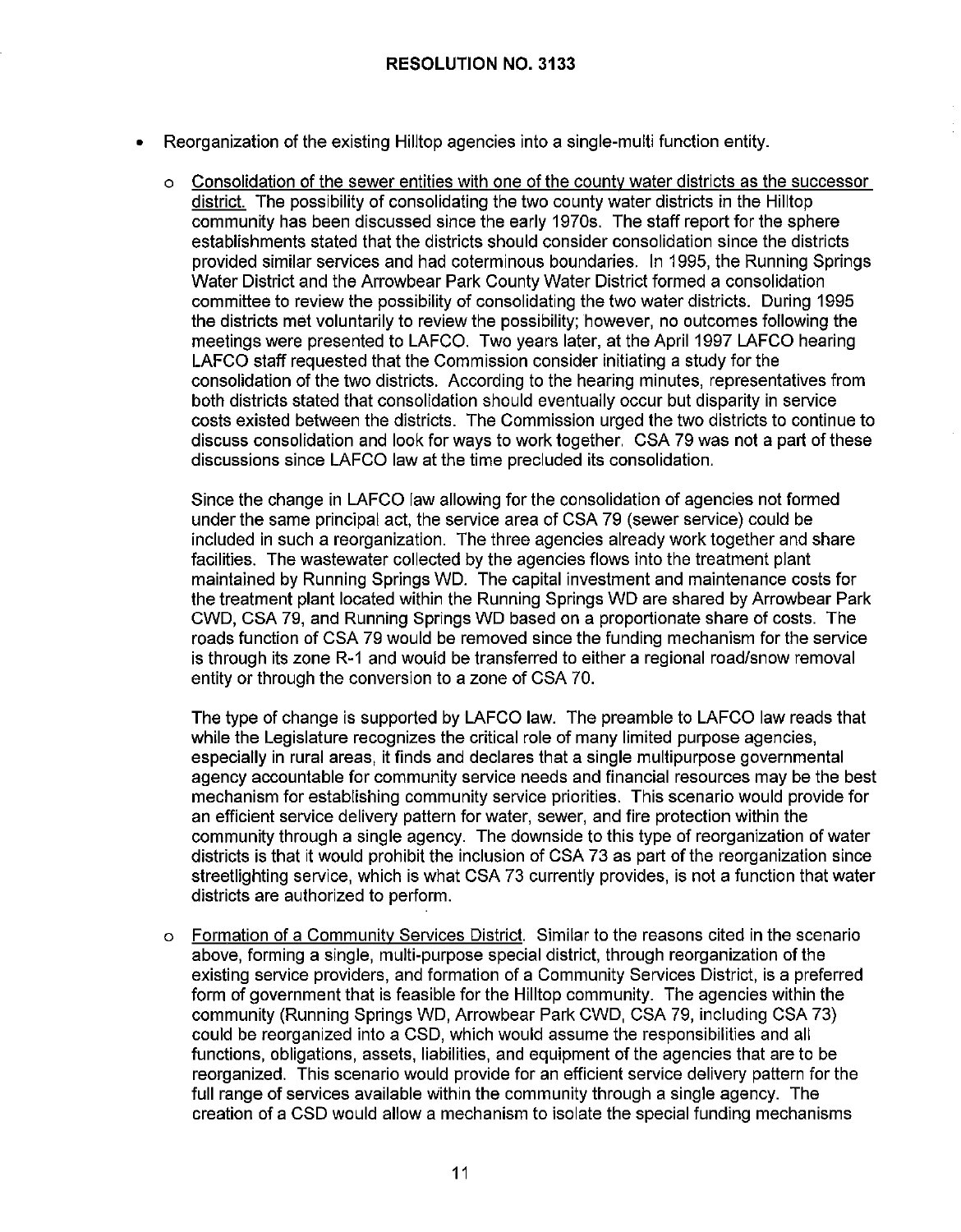and debt obligations of each respective district, while achieving economies of scale and elimination of duplicative services or requirements, such as legal counsel, auditing, payment of LAFCO apportionment, etc.

The preamble to Community Services District law states that the intent of the Legislature is:

To encourage local agency formation commissions to use their municipal service reviews, spheres of influence, and boundary powers, where feasible and appropriate, to combine special districts that serve overlapping or adjacent territory into multifunction community services districts.

In addition, such a formation would solidify the community as outlined in the preamble to CSD law, which states that a CSD is:

- **1.** A permanent form of governance that can provide locally adequate levels of public facilities and services.
- 2. An effective form of governance for combining two or more special districts that serve overlapping or adjacent territory into a multifunction special district.
- 3. A form of governance that can serve as an alternative to the incorporation of a new city.
- 4. A transitional form of governance as the community approaches cilyhood.

For San Bernardino LAFCO, the establishment of Community Services District has been used as a tool to establish independent government structures that allow for the fostering and nurturing of communities for a potential future incorporation. With the support of the Hilltop community such a distinction could be achieved for the area; however, no clear expression of interest has been conveyed to LAFCO during this consideration. It is the Commission's position that the establishment of the community designation for Hilltop is a potential first step in this process.

- o Consolidation with a County Service Area as successor agency. As a county service area, either CSA 73 or CSA 79 could provide the full range of services -- water, sewer, and fire protection -- to the community through assumption of the services provided by Arrowbear Park CWD and Running Springs WD. However, fire protection within CSA 79 is currently provided by the SBCFPD and its Mountain Service Zone following completion of LAFCO 3000 (Fire Reorganization). The Commission is not aware of any community interest in this option and such an option would remove local control of these services.
- Consolidation of all public water agencies and/or service areas within CLAWA. An additional scenario would be to consolidate all of the public water agencies providing retail water service within the boundaries of the Crestline-Lake Arrowhead Water Agency (CLAWA). These agencies include Arrowbear Park CWD, County Service Area 70 Zone CG, CLAWA, Crestline Village Water District, Lake Arrowhead Community Services District, Running Springs WD, and the Rim Forest portion of the City of Big Bear Lake Department of Water and Power. This option could reduce duplication of administrative efforts and provide the opportunity for economies of scale. Further, it would provide a single voice for this part of the mountain region regarding water issues. This scenario could also alleviate the need for short-term solutions for water delivery. This is a feasible option in an economic sense, and appears more practical for the Crest Forest and Lake Arrowhead communities. However, the details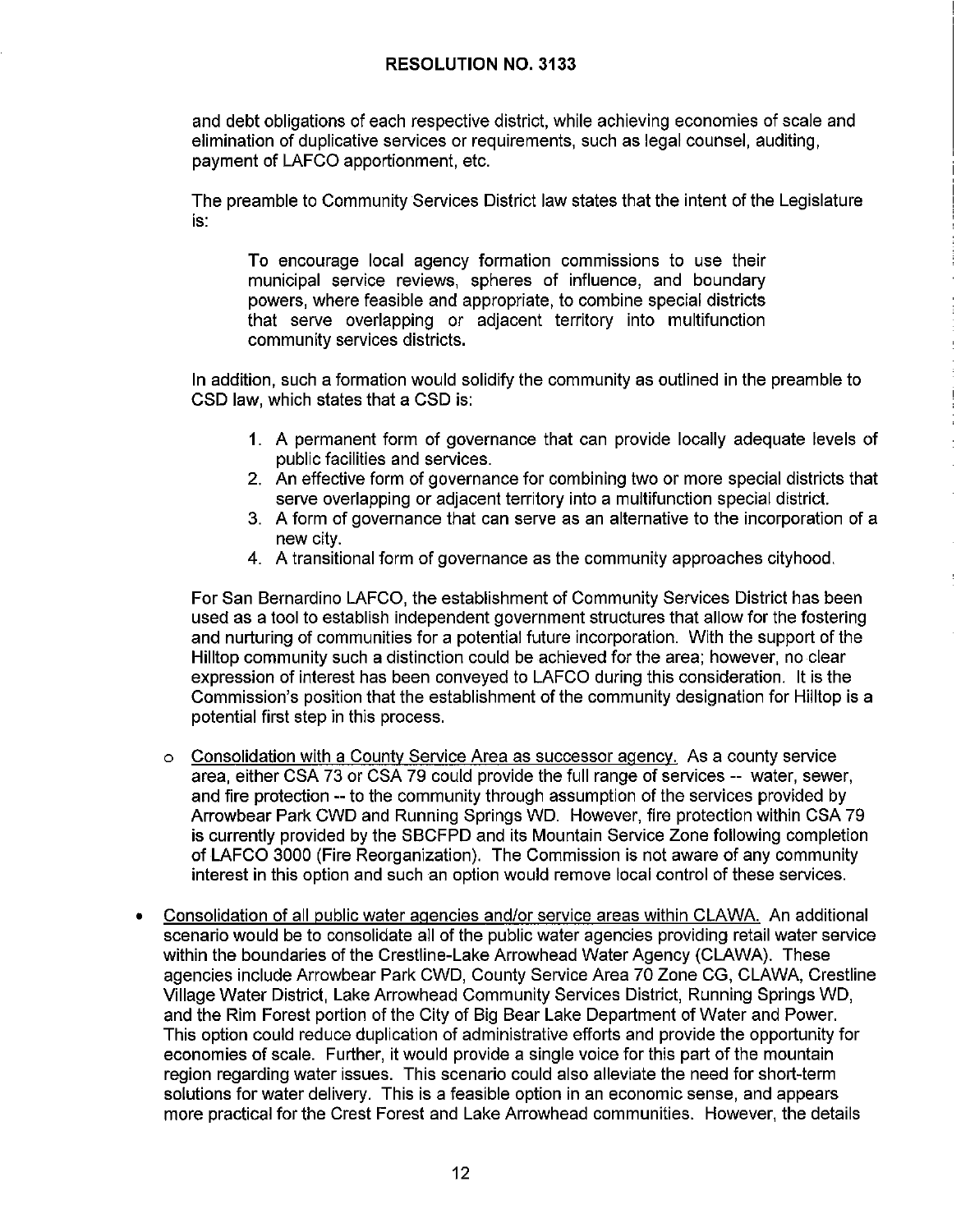of a possible consolidation would need to consider the other services provided by the agencies and if annexation of additional territory would be included. Further, this scenario, as outlined to LAFCO, is not politically acceptable or practicable at this time.

• Regional cooperation for distributing reclaimed and/or recycled water. Crestline-Lake Arrowhead Water Agency (CLAWA) does not perform reclamation services; although CLAWA Law allows for it to perform reclamation services (treatment and reclamation of sewage and storm water) within its boundaries and the request for authorization to perform the services would be subject to LAFCO approval. However, within its boundaries and sphere of influence there are three agencies that provide this service: Crestline Sanitation District (collection and treatment), Running Springs WD (collection and treatment), and Lake Arrowhead Community Services District (collection and treatment).

As a regional agency, in cooperation with other water entities CLAWA is responsible for managing the water resources within its boundaries to ensure a sustainable supply of water for the benefit of its constituents. As such, CLAWA could help coordinate a regional plan for distribution of reclaimed water in the mountains. Such a structure could reduce duplication of planning efforts and provide the opportunity for economies of scale while maintaining the independence of each district.

• County Fire as responsible entity for fire protection. In this scenario, the responsibility of fire protection and emergency services currently provided by Arrowbear Park CWD and Running Springs WD could become the responsibility of County Fire and its Mountain Service Zone. There are benefits to regionally providing services such as fire protection through the standing army concept, the transfer of existing revenue streams to the larger fire entity for regional use, and potential economies of scale that could be achieved. The districts have indicated interest in this option in the past and are currently discussing either transferring their fire protection responsibility to County Fire or contracting with County Fire. Additionally, assumption of ambulance transport services by County Fire would include ICEMA authorization. Without support from all affected agencies this option would not be achievable.

In the discussion of this option, LAFCO would support the annexation of this territory to County Fire and the transfer of the existing property tax support for these operations from each of the districts. However, it has been indicated to LAFCO that such an option would require the pledging of additional district revenues. LAFCO would question such an action given that during the reorganization of County Fire (LAFCO 3000), the property tax revenues generated within each of the unincorporated independent fire providers derived by CSA 70 was transferred to County Fire. Below is the chart which was included in the September 2007 staff report for LAFCO 3000 outlining this distribution.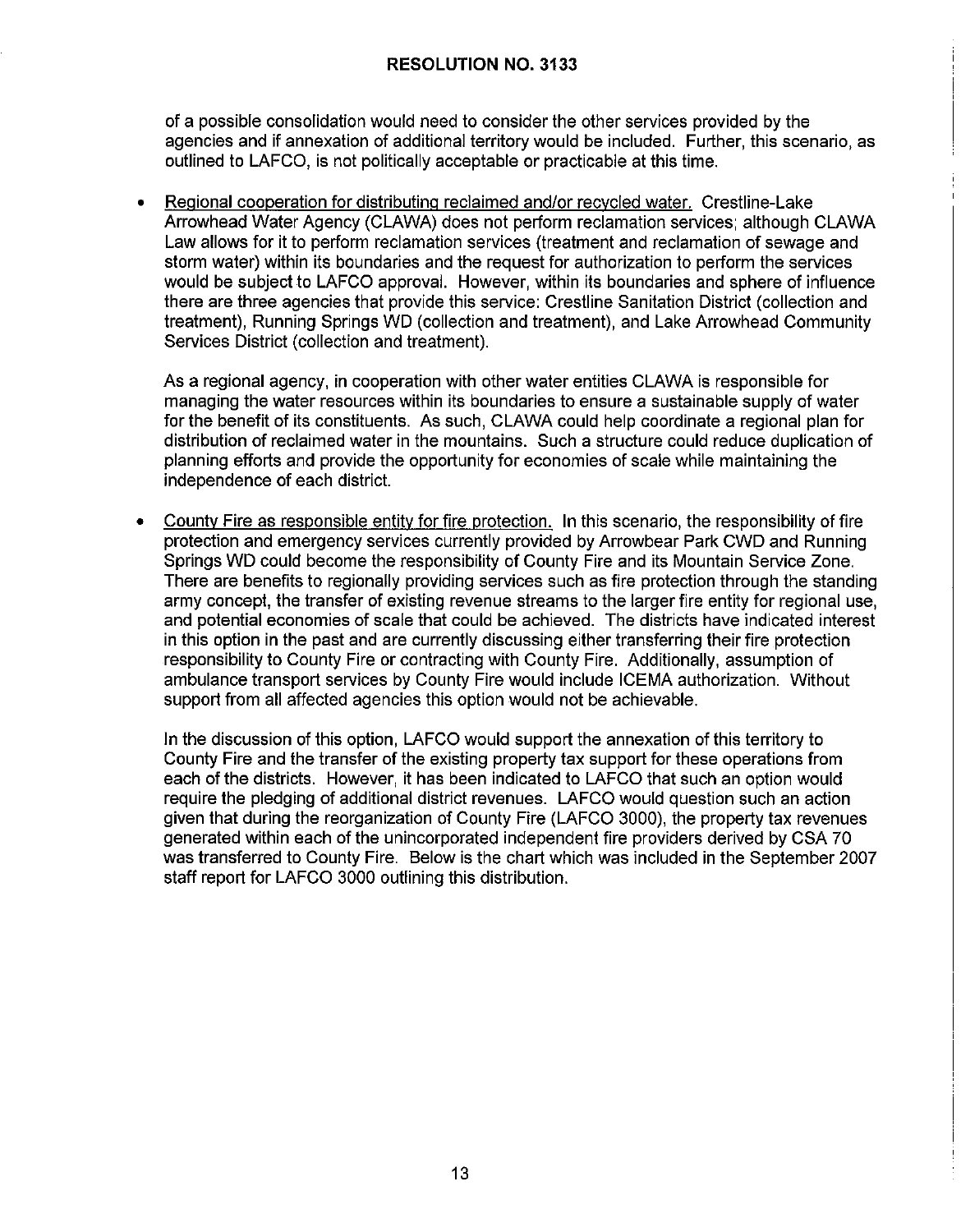| SUMMARY OF REVENUE ALLOCATED TO CSA 70*<br>Prepared by Bob Wright 2/27/07 |                                       |                                          |                          |                                           |       |
|---------------------------------------------------------------------------|---------------------------------------|------------------------------------------|--------------------------|-------------------------------------------|-------|
|                                                                           | Assessed<br>Value in<br><b>CSA 70</b> | 1% General<br>Tax Levy                   | <b>CSA 70</b><br>Revenue | Independent<br>District<br><b>Revenue</b> | #TRAs |
| <b>Crest Forest Fire Protection District</b>                              | 1,368,861,644                         | 13,688,616.44                            | 323, 282, 27             | 3,248,324.64                              | 52    |
| Chino Valley Independent Fire District                                    | 438,657,966                           | 4,386,679.66                             | 111,192.61               | 644,285.16                                | 21    |
| <b>Apple Valley Fire Protection District</b>                              | 919,969,619                           | 9,199,696.19                             | 261,868.80               | 914,490.28                                | 90    |
| <b>Barstow Fire Protection District</b>                                   | 271,329,791                           | 2,713,207.91                             | 59,506.45                | 663,640.71                                | 25    |
| Rancho Cucamonga Fire Protection District                                 | 92,986,681                            | 929,866.81                               | 24,993.45                | 117,115.79                                | 13    |
| <b>Arrowbear Park County Water District</b>                               | 109,185,352                           | 1,091,853.52                             | 29,580.76                | 224,409.90                                | 2     |
| Running Springs County Water District                                     | 530,926,431                           | 5,309,204.31                             | 134, 376.95              | 1,450,365.16                              | 19    |
| <b>Big Bear Lake Fire Protection District</b>                             | 11,153,593                            | 111.536.93                               | 2.886.69                 | 18:388.82                                 | 2     |
| <b>Big Bear City Community Services District</b>                          | 1,886,320,591                         | 18,863,205.91                            | 532, 325, 71             | 1,725,718.50                              | 17    |
| Morongo Valley Community Services District                                | 200,630,602                           | 2,006,306,02                             | 52, 124.25               | 363,395.32                                | 21    |
| <b>Twentynine Palms Water District</b>                                    | 1,162,534                             | 11.625.34                                | 388.27                   | 0.00                                      | 4     |
| Yermo Community Services District                                         | 78,014,587                            | 780,145.87                               | 25,277.40                | 78,008.06                                 | 8     |
| Daggelt Community Services District                                       | 23,336,338                            | 233,363.38                               | 6.439.71                 | 55,730.26                                 | 16.   |
| <b>Newberry Community Services District</b>                               | 161,113,077                           | 1,611,130.77                             | 52,174.36                | 162,401.48                                | 14    |
| <b>Baker Community Services District</b>                                  | 37,565,171                            | 375,651.71                               | 11.182.79                | 66,264.78                                 | 1     |
|                                                                           |                                       | 6,131,214,077 61,312,140.77 1,627,600,37 |                          | 9,732,538.85                              | -305. |
| <b>REMAINING UNINCORPORATED AREA</b>                                      |                                       |                                          | 4,534,982,00             |                                           |       |

Contracting with County Fire for fire protection does not provide access to these administration funds; however, annexation would. Conversely, should the districts annex additional territory, the property tax share for fire administration and fire protection services would transfer to the districts.

Maintenance of the status quo. At this time, LAFCO has not received any expressed interest  $\bullet$ from the agencies, landowners, or residents in exploring the options above. Maintenance of the existing organizational structure would maintain the delivery of retail water, sewer, and fire protection within the respective service areas with no additional services provided.

The Commission determines that a single sphere of influence for the Arrowbear Park County Water District, Running Springs Water District, County Service Area 73, and County Service Area 79 shall be assigned thereby signaling the Commission's position that a future reorganization consolidating the service providers for the Hilltop Community is appropriate.

**WHEREAS, the following determinations are made in conformance with Government Code** Section 56425 and local Commission policy:

#### $1.$ **Present and Planned Uses:**

Maximum build-out potential is substantially constrained by the slope-density standards and fuel modification requirements of the County General Plan Fire Safety Overlay.

According to the Hilltop Community Plan, several issues set Hilltop apart from other mountain communities, suggesting that different strategies for future growth may be appropriate. Among these are the relationship to surrounding communities and community character and commerce. The Hilltop plan area, particularly Running Springs and Arrowbear Lake, is a highly trafficked area leading to Bear Valley. Hilltop does not have the same growth pressures facing other mountain communities due to the limited supply of private land available for development. However, residents are concerned with the impacts that future growth and development in surrounding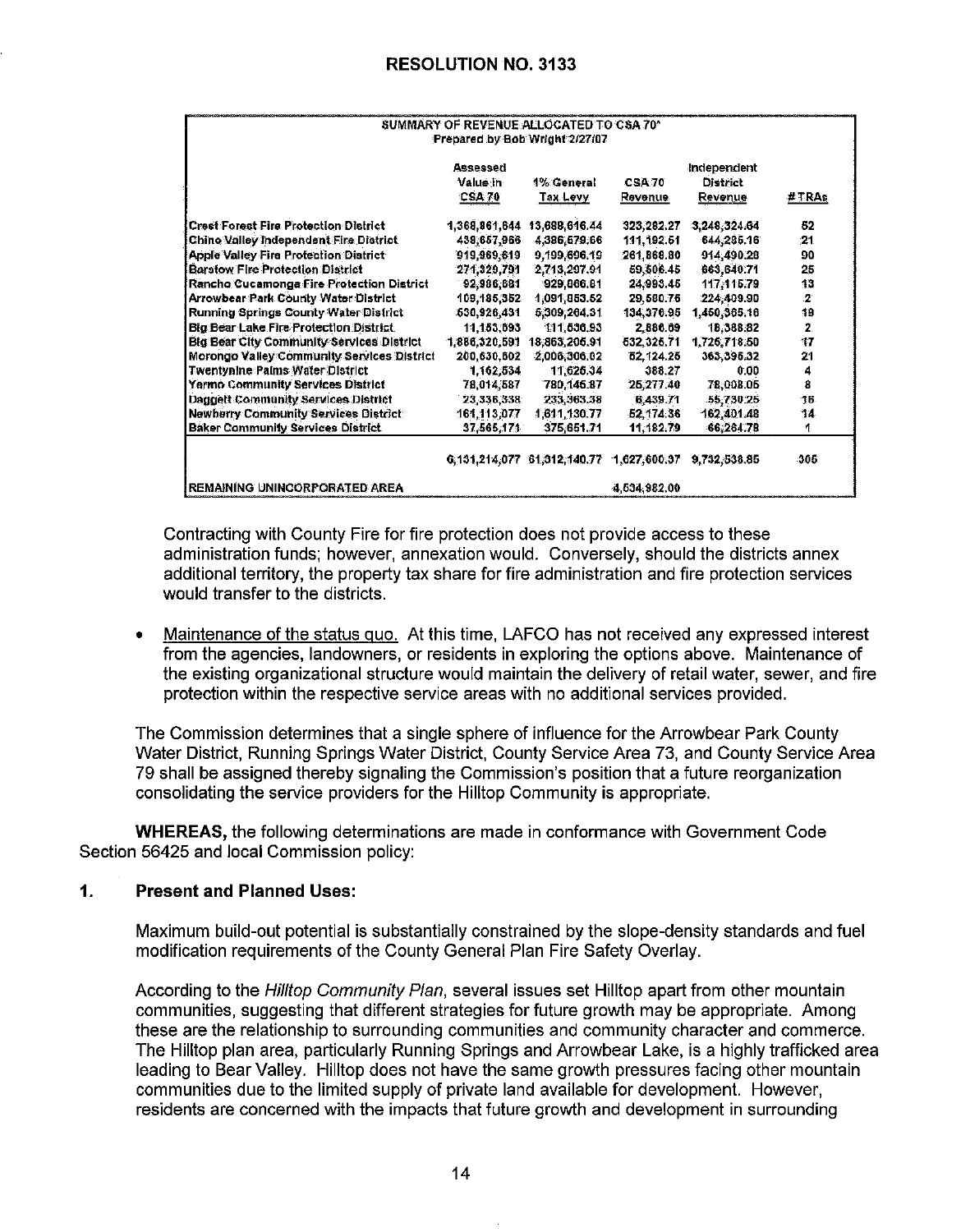areas will have on an infrastructure system they sense is already strained. As for community character and commerce, residents expressed a strong desire for a park or central gathering place to help promote a sense of community. II is also important that the pursuit for commercial vitality does not disregard the importance of maintaining the community's natural setting, smalltown atmosphere, and mountain character.

The majority land use designation is Resource Conservation. The three major residential land uses include RS-10M (Single Residential, 10,000 sq. ft. minimum), SD-RES (Special Development - Residential), and RS (Single Residential, 7,500 sq. ft. minimum). Most of the commercial land use designations are primarily concentrated in the central portion of the community where State Highway 18 and 330 meet. This commercial area is known as downtown Running Springs.

The remainder of the Hilltop community that is not within the spheres of influence assigned to CSA 79 is primarily designated as Resource Conservation.

The population and household projections below encompass the developable territory within the community. By 2030, the permanent population is estimated to reach over 9,600, a 60% increase. Even with the increase in population, the area is not anticipated to reach its build-out population by the 2030 horizon of this report.

| <b><i><u>Adventure Year Mexico Adv</u></i></b> |       |       |       |        | $2005$ 2010 2015 2020 2025 |       |       |
|------------------------------------------------|-------|-------|-------|--------|----------------------------|-------|-------|
| Running Springs WD                             | 4,183 | 4.527 | 4,900 | 5,303  | 5,739                      | 6.212 | 6,723 |
| Arrowbear WD                                   | 554   | 600   | 649   | 703    | 761                        | 823   | 891   |
| <b>Excess Portion within CSA 73</b>            | 453   | 490   | 530   | 574    | 621                        | 672   | 728   |
| <b>Remaining portion</b>                       |       | 110   | 119   | 129    | 139                        | 151   | 163   |
|                                                | 1,289 | 1,395 | 1.510 | 1,634, | 1.769                      | 1.914 | 2,072 |
| <b>COMMUNITY TOTAL</b>                         |       |       |       |        |                            |       |       |

## **2. Present and Probable Need for Public Facilities and Services:**

### Water

The Arrowbear Park County Water District and the Running Springs Water District are the two public retail water providers in the community. The Green Valley Mutual Water Company provides retail domestic water within its respective area. There are other water sources in the plan area; however, these are only for private use. The two largest include Snow Valley Ski area and Smiley Park Country Club. Snow Valley Ski area has several wells on site used for domestic water sources and snowmaking. Smiley Park Country Club has a single water source that is used by its members. Not all areas in the community have direct access to a retail water provider; therefore, it is understood that water service to those developed properties is provided through on-site wells. The Crestline-Lake Arrowhead Water Agency provides wholesale water and its retail connections are not within the Hilltop community.

CSA 79 is authorized to provide water services within its boundary. However, it has never provided the service. CSA 79 is within the service area of the Green Valley Mutual Water Company.

### Sewer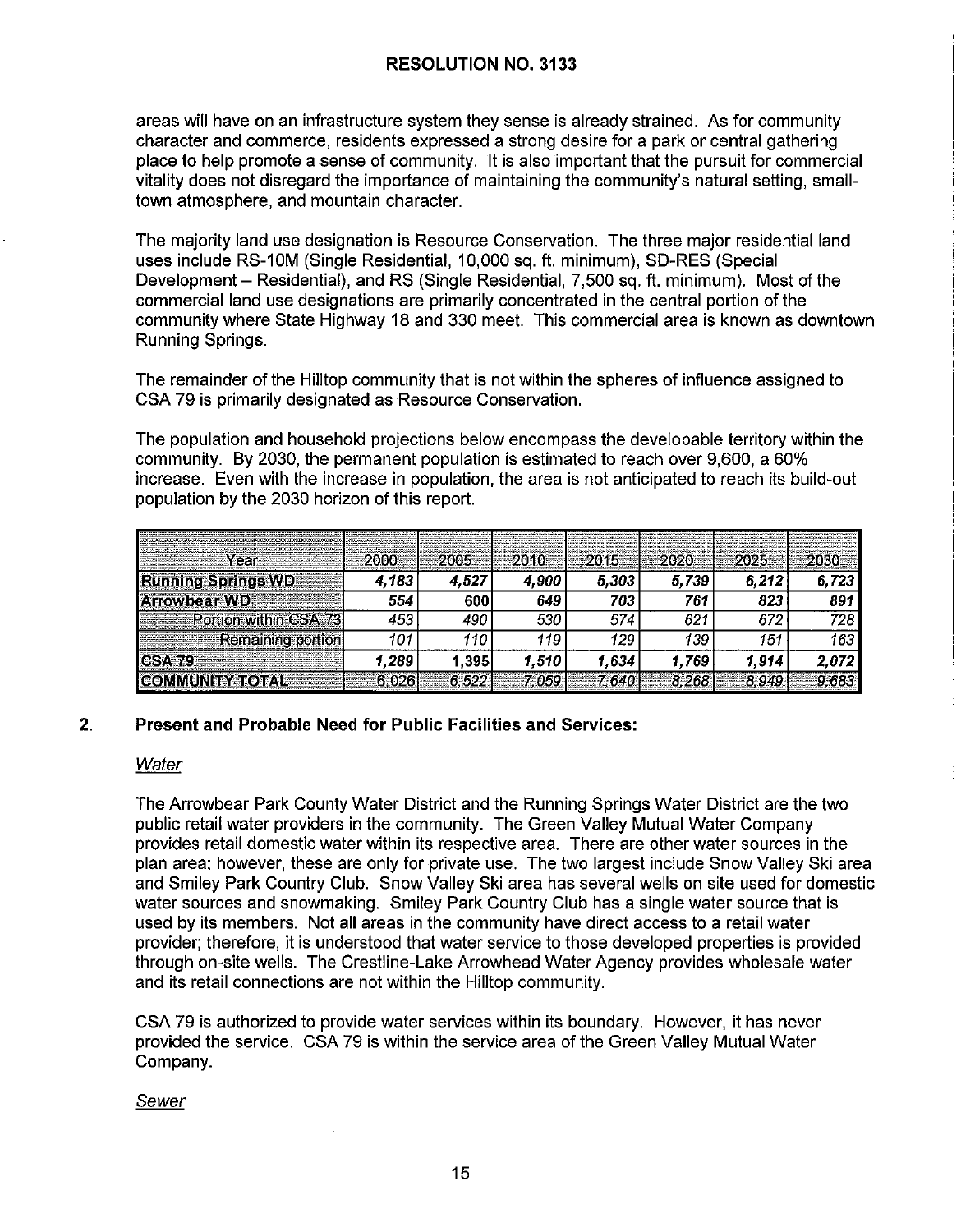Since 1978 CSA 79 has provided service outside of its boundaries to the Snow Valley Ski area. The agreement expires in 2018. The collection system was originally constructed in the late 1970s. The facilities consist of 35 miles of gravity sewer mains, 481 manholes, and four pump stations. Wastewater treatment is contracted through Running Springs WD.

#### Roads

Road service other than through Caltrans or County Transportation is provided to limited areas by zones to county service areas. County Service Area 70 Zone R-16 and CSA 79 Zone R-1 currently exist as mechanisms to provide augmented road and snow removal within a portion of Running Springs and the "Meadow" portion of Green Valley Lake, respectively. CSA 70 Zone R-11, also within a portion of Running Springs, was dissolved November 2, 2010.

### **3. Present Capacity of Public Facilities and Adequacy of Public Services**

There are three agencies that provide sewer service to the Hilltop area: Running Springs Water District, Arrowbear Park County Water District, and County Service Area 79. For all three agencies, wastewater is collected in a network of sewer laterals, and then transported to sewer mains.

Based on information from Running Springs Water District, the plant has a total capacity of 1.1 million gallons per day and is currently at 45.5 percent of this design capacity. Based on rough information concerning the number of available connections, approximately 71 percent of the available sewer connections have been used, with 29 percent remaining.

For CSA 79, its collection system was originally constructed in the late 1970s. Wastewater treatment is contracted through Running Springs WD. Facilities located outside of the CSA 79 boundaries include approximately four miles of sewer trunk line and two lift stations. Historically, the collection system has experienced significant infiltration and inflow into the manholes and sewer mains, contributing to increased wastewater flows to the Running Springs treatment plant. This has increased lift stations pump running times and increased operating and maintenance costs. The overall system capacity is about 75% to 80% of the maximum capacity based on lift station pumping data and estimated peak flows from existing connections.

### **4. Social and Economic Communities of Interest:**

The community discussion at the outset of this review identified the inter-relationship between the three communities – Running Springs, Arrowbear Lake, and Green Valley Lake and defined them as a single community. The social and economic communities of interest are represented by the commercial center of the community located at the intersection of Highway 18 and 330. In addition, the Rim of the World Unified School District (which is a regional entity servicing the majority of the mountain region) provides for a larger social unit for the western Mountain region.

LAFCO's practices in the past have been to establish community services districts to nurture a local electorate to provide the management and guidance for service provision as desired by the community. The definition of the Hilltop community is the first step in recognizing the social and economic communities for the future in this manner.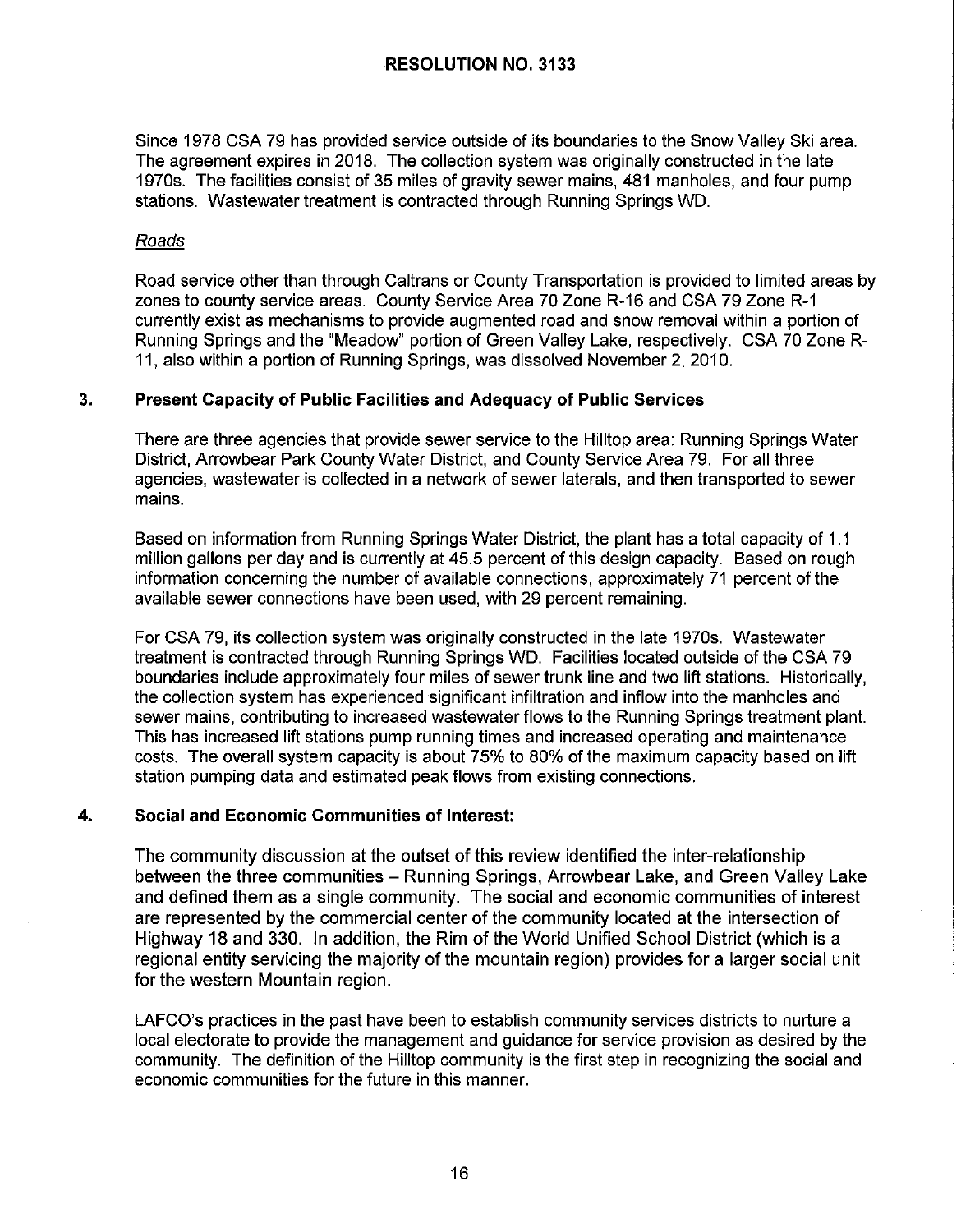## **5. Additional Determinations**

- As required by State Law notice of the hearing was provided through publication in a newspaper of general circulation, The Sun. Individual notice was not provided as allowed under Government Code Section 56157 as such mailing would include more than 1,000 individual notices. As outlined in Commission Policy #27, in-lieu of individual notice the notice of hearing publication was provided through an eighth page legal ad.
- As required by State law, individual notification was provided to affected and interested agencies, County departments, and those agencies and individuals requesting mailed notice.
- Comments from landowners/registered voters and any affected agency have been reviewed and considered by the Commission in making its determinations.

**WHEREAS,** pursuant to the provisions of Government Code Section 56425(i) the range of services provided by County Service Area 79 shall be limited to the following:

| <b>FUNCTIONS</b> | <b>SERVICES</b>                                                                                   |
|------------------|---------------------------------------------------------------------------------------------------|
| Water            | Water                                                                                             |
| Sewer            | Collection, transportation                                                                        |
| Roads            | Road maintenance as defined in Government<br>Code Section 25213(i) which includes snow<br>removal |

- The Commission recommends that the County take the actions necessary to divest CSA 79 of its Water function and file the appropriate resolution with the Commission; and,
- The Commission directs its staff to update the Rules and Regulations of the Local Agency Formation Commission of San Bernardino County Affecting Functions and Services of Special Districts upon receipt of the County resolution removing Water as an authorized function for CSA 79.

**WHEREAS,** having reviewed and considered the factors and findings as outlined above, the Commission determines that a single sphere of influence shall be assigned for the service agencies within the Hilltop community; therefore, the Commission:

- 1. Affirms the existing sphere of influence for the District; and,
- **2.** Expands County Service Area 79's sphere of influence by approximately 13,230+/- acres to encompass the entirety of the Hilltop community, as defined by the Commission (generally the combined existing spheres of influence of the Arrowbear Park County Water District, Running Springs Water District [as modified], County Service Area 73, and County Service Area 79).

**NOW, THEREFORE, BE IT RESOLVED** by the Local Agency Formation Commission of the County of San Bernardino, State of California, that this Commission shall consider this to be the sphere of influence for County Service Area 79; it being fully understood that establishment of such a sphere of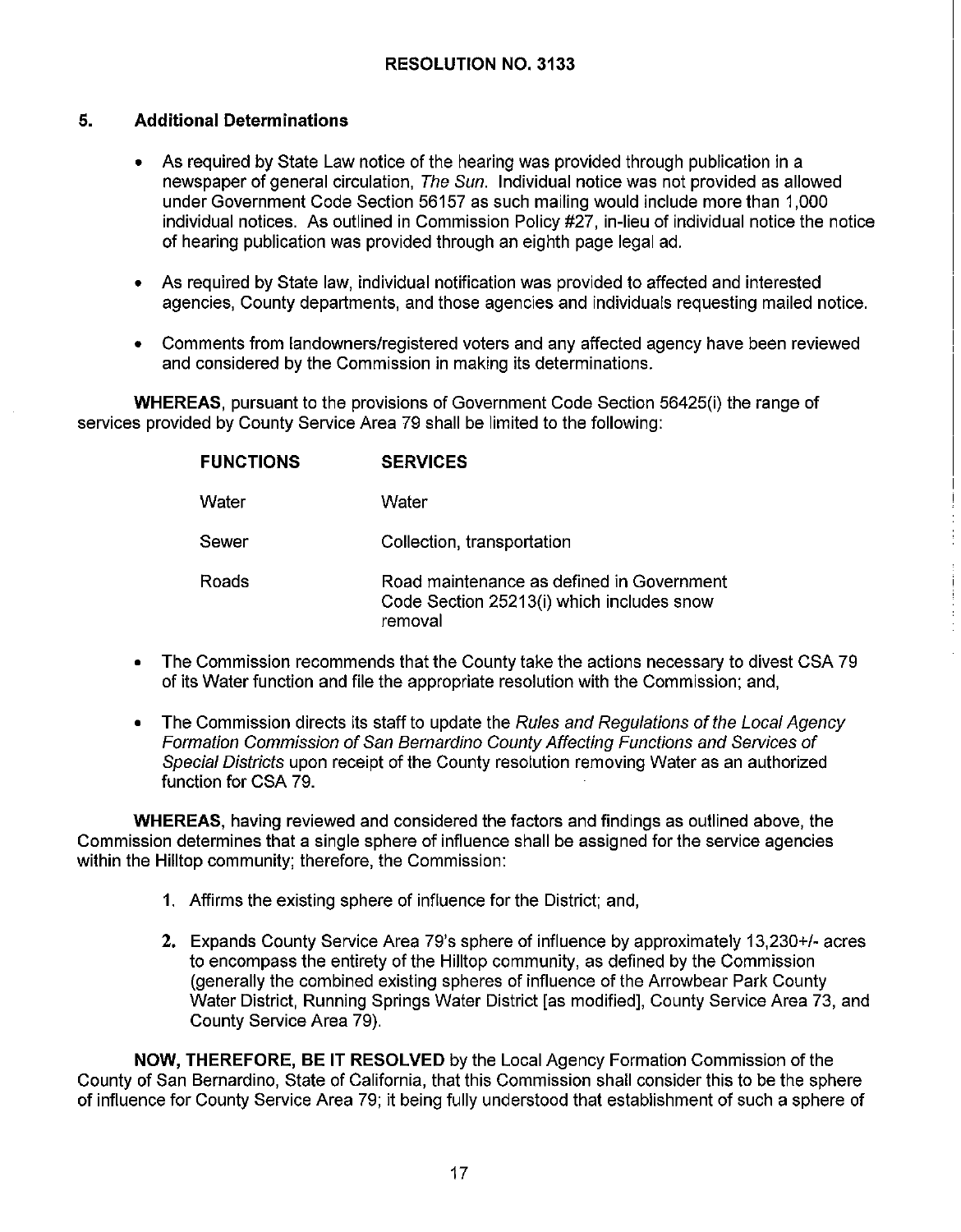influence is a policy declaration of this Commission based on existing facts and circumstances which, although not readily changed, may be subject to review and change in the event a future significant change of circumstances so warrants:

BE IT FURTHER RESOLVED that the Local Agency Formation Commission of the County of San Bernardino, State of California, does hereby determine that County Service Area 79 shall indemnify, defend, and hold harmless the Local Agency Formation Commission of the County of San Bernardino from any legal expense, legal action, or judgment arising out of the Commission's affirmation of the sphere of influence, including any reimbursement of legal fees and costs incurred by the Commission.

#### THIS ACTION APPROVED AND ADOPTED by the Local Agency Formation Commission of the **County of San Bernardino by the following vote:**

| AYES:          | <b>COMMISSIONERS:</b>      | Curatalo, Cox, Bagley, Rutherford,<br><b>McCallon, Coleman, Derry</b> |  |  |  |
|----------------|----------------------------|-----------------------------------------------------------------------|--|--|--|
| <b>NOES:</b>   | <b>COMMISSIONERS: None</b> |                                                                       |  |  |  |
| <b>ABSENT:</b> |                            | COMMISSIONERS: Mitzelfelt (Derry voting in his stead)                 |  |  |  |
|                |                            |                                                                       |  |  |  |

**STATE OF CALIFORNIA** 

 $\lambda$  $\overline{\phantom{a}}$  ss. -1

## **COUNTY OF SAN BERNARDINO**

I. KATHLEEN ROLLINGS-McDONALD. Executive Officer of the Local Agency Formation Commission of the County of San Bernardino, California, do hereby certify this record to be a full, true, and correct copy of the action taken by said Commission, by vote of the members present, as the same appears in the Official Minutes of said Commission at its meeting of April 21, 2011.

**DATED:** 

بالمحاملة بكاملة

OLL'ÍNGS-McDONALD **Executive Officer**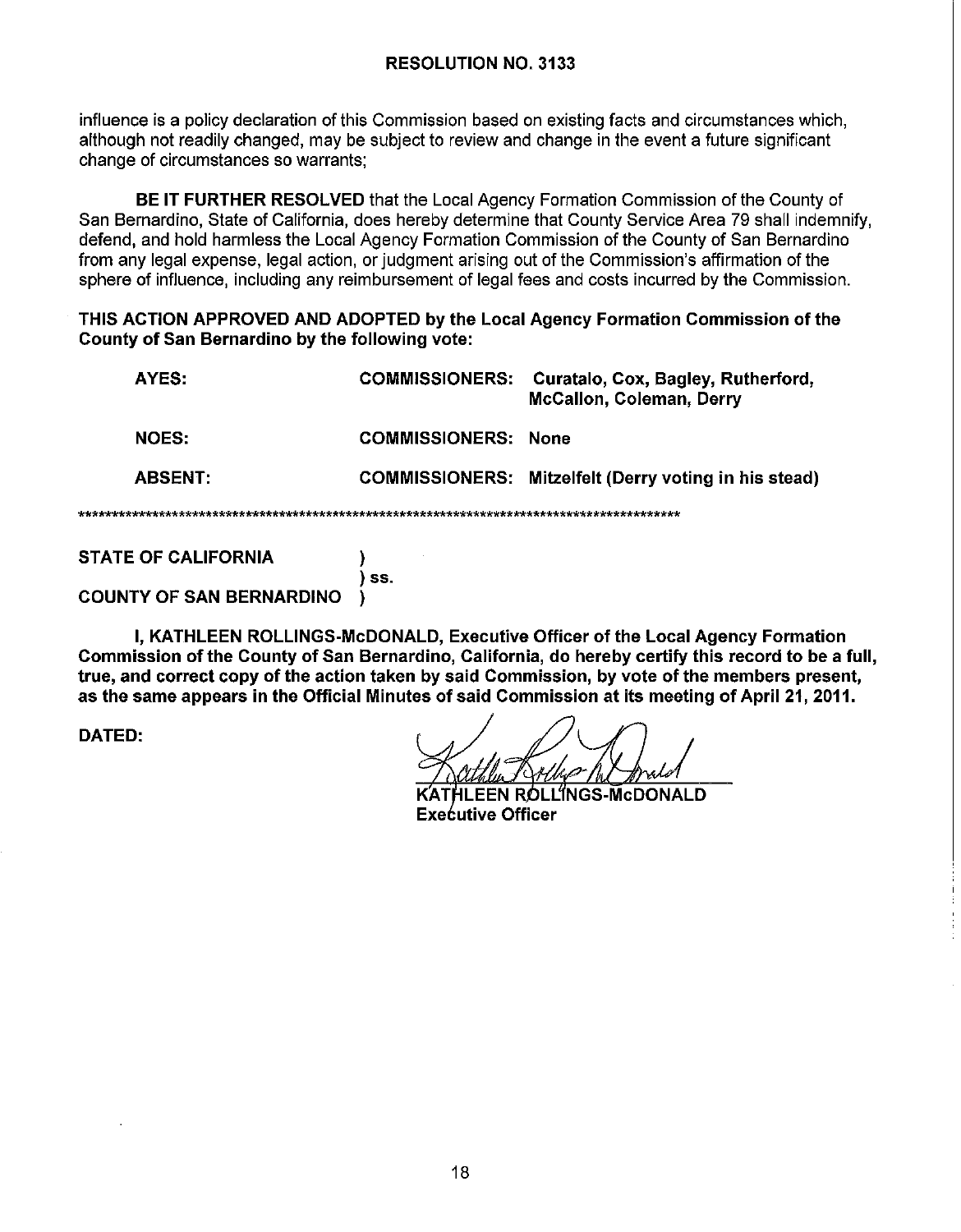

<u>፰</u> iii **::j**  A (map 1 of